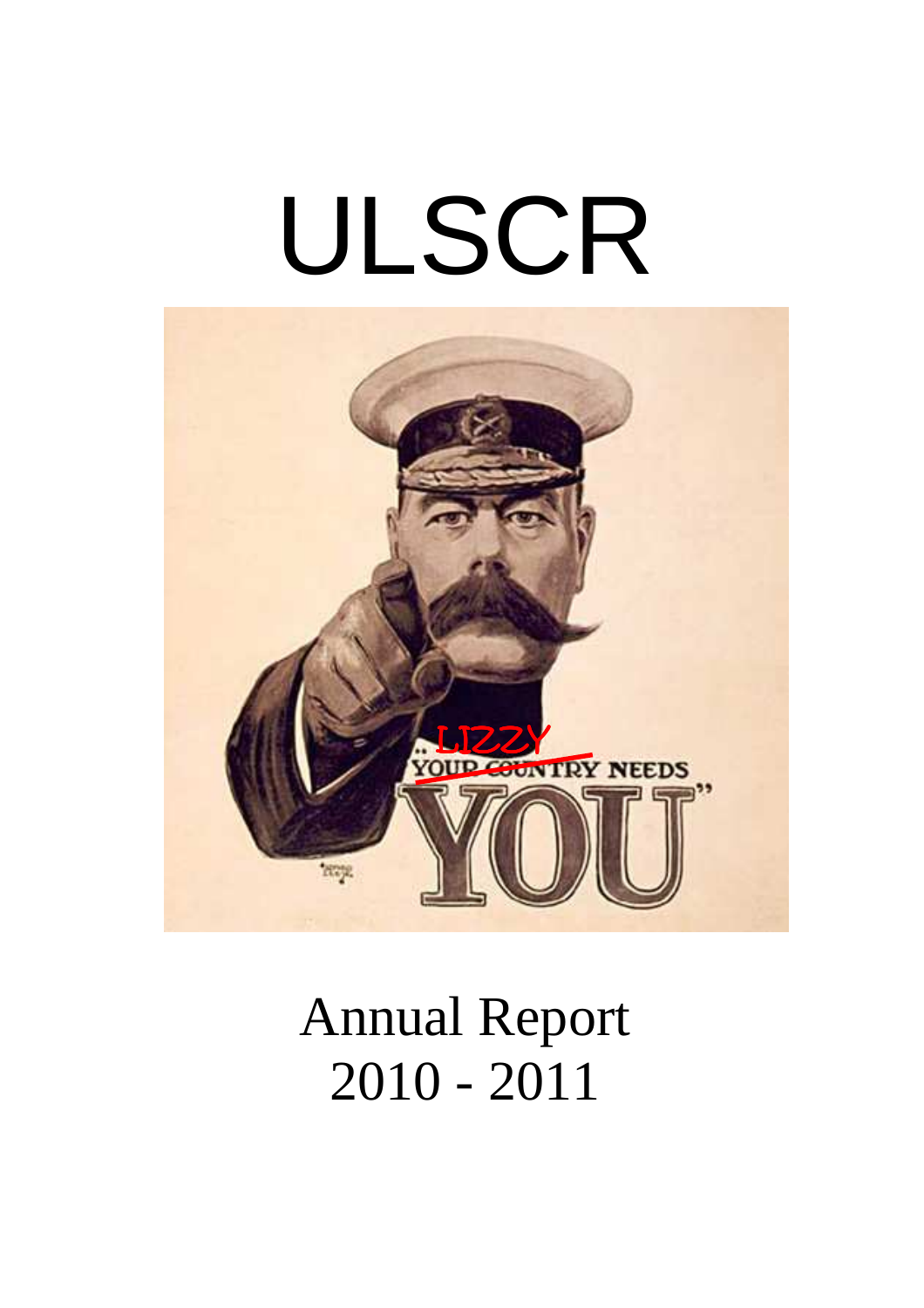# **ULSCR Officers and Officials 2010–2011**

| President                             | <b>Oliver Cross</b>                                                                                  |
|---------------------------------------|------------------------------------------------------------------------------------------------------|
| <b>Vice Presidents</b>                | <b>Rupert Littlewood</b><br><b>Charles Herriott</b>                                                  |
| <b>Master</b>                         | <b>Elizabeth Stokoe</b>                                                                              |
| Secretary                             | Mariko Whyte                                                                                         |
| <b>Treasurer</b>                      | <b>Hellen Richardson</b>                                                                             |
| <b>Membership Secretary</b>           | <b>Michael Trimm</b>                                                                                 |
| <b>Trustees</b>                       | <b>Andrew Bradford</b><br><b>Katherine Town</b>                                                      |
| Auditor                               | <b>Roger Bailey</b>                                                                                  |
| <b>Central Council Representative</b> | <b>Michael Trimm</b>                                                                                 |
| <b>Ordinary Committee Members</b>     | Thomas Wood<br><b>Andrew Hills</b><br>Guy Atchison (to September 2010)<br>Jacqueline Bale (co-opted) |
| Librarian                             | <b>Thomas Wood</b>                                                                                   |
| Steeplekeeper                         | Guy Atchison (to October 2010)<br>Andrew Hills (from October 2010)                                   |
| Webmaster                             | Jacqueline Bale                                                                                      |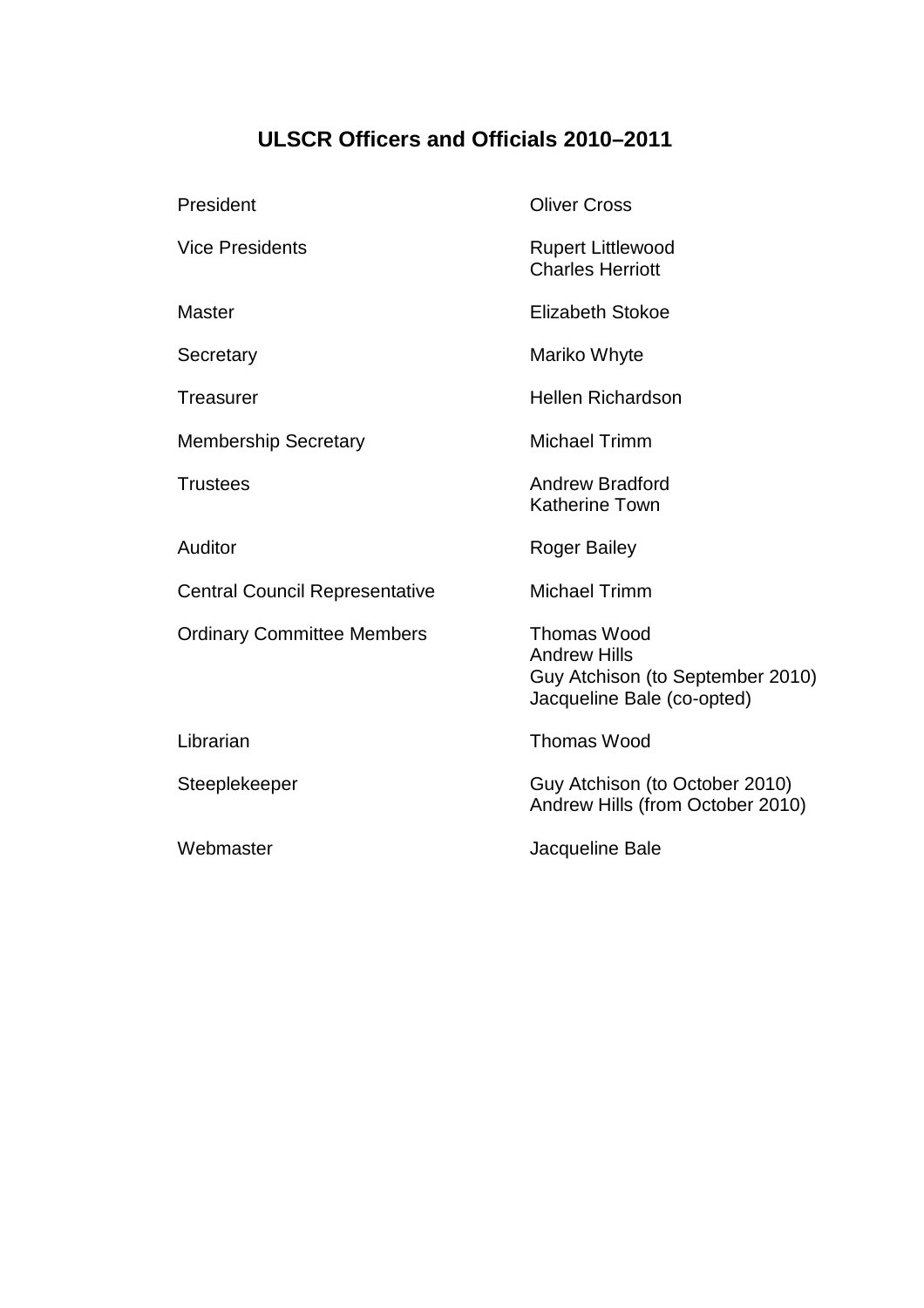# **ULSCR Officers and Officials 2011–2012**

| President       |                                       | Peter Jasper                                                                                                             |
|-----------------|---------------------------------------|--------------------------------------------------------------------------------------------------------------------------|
|                 | <b>Vice Presidents</b>                | <b>Rupert Littlewood</b><br><b>Charles Herriott</b>                                                                      |
| <b>Master</b>   |                                       | Mariko Whyte                                                                                                             |
| Secretary       |                                       | Jennifer Willis                                                                                                          |
| Treasurer       |                                       | <b>Thomas Wood</b>                                                                                                       |
|                 | <b>Membership Secretary</b>           | <b>Michael Trimm</b>                                                                                                     |
| <b>Trustees</b> |                                       | <b>Andrew Bradford</b><br><b>Katherine Town</b>                                                                          |
| Auditor         |                                       | <b>Roger Bailey</b>                                                                                                      |
|                 |                                       |                                                                                                                          |
|                 | <b>Central Council Representative</b> | <b>Rupert Littlewood</b>                                                                                                 |
|                 | <b>Ordinary Committee Members</b>     | <b>Harry Baulcombe</b><br><b>Andrew Hills</b><br><b>Helen Herriott</b><br>Sophie Middleton<br>Jacqueline Bale (co-opted) |
| Librarian       |                                       | <b>Thomas Wood</b>                                                                                                       |
|                 | Steeplekeeper                         | <b>Andrew Hills</b>                                                                                                      |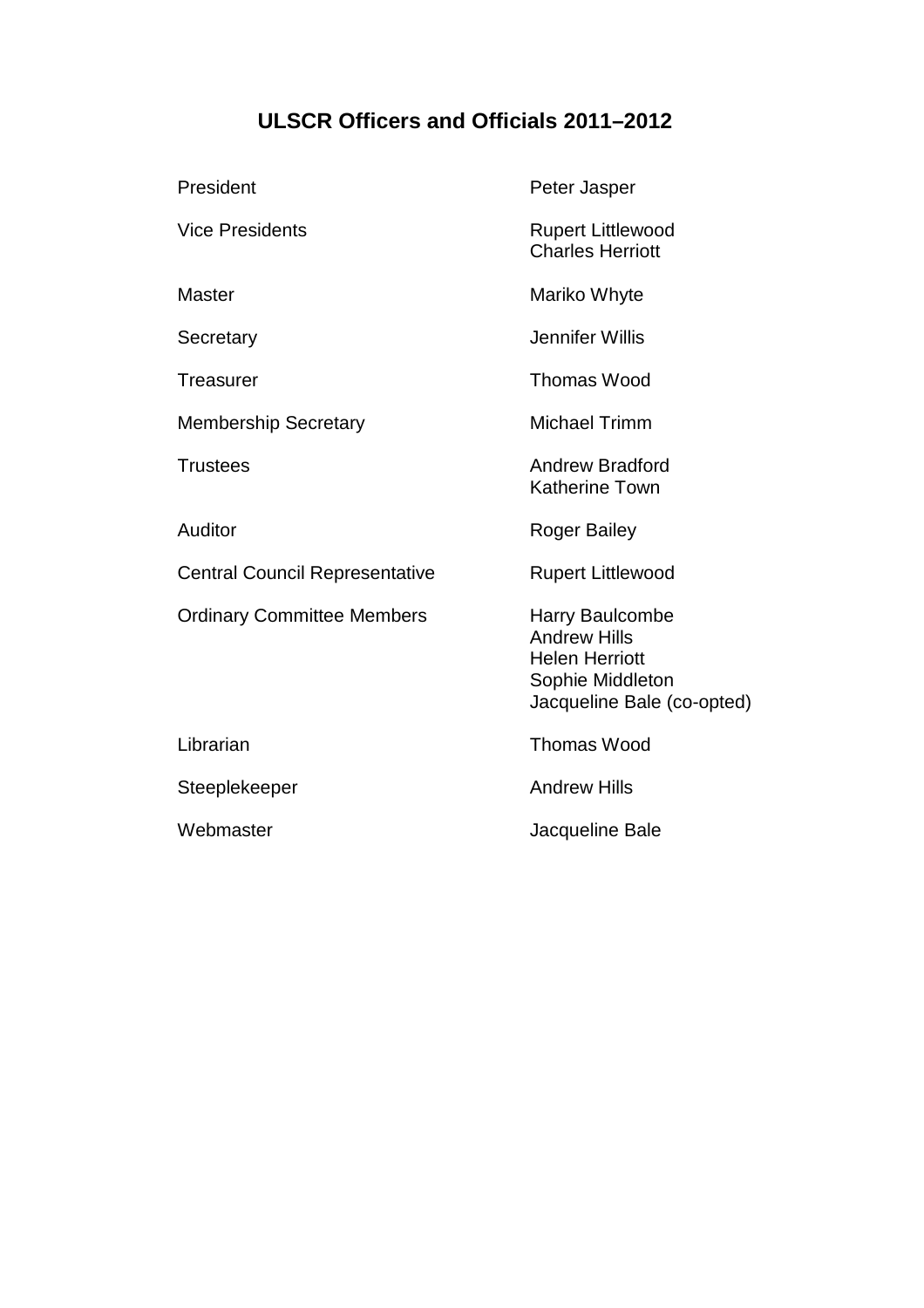# **Master's Report**

Practices have been well attended, but varied throughout the year with ringing ranging from Glasgow and Belfast to Rounds and called changes. Sunday ringing has remained relatively poor and still heavily reliant on a few stalwarts with 6 ringers or even 4 being unfortunately still common. We entered and hosted the SUA competition and saw UL bands coming  $3<sup>rd</sup>$  and  $6<sup>th</sup>$  in the 8-bell competition and  $4<sup>th</sup>$  in the 6 bell. Unfortunately, we came last in the Tewksbury Shield for the second year running.

Four tower bell society peals and one quarter peal were scored over peal weekend, being one of the most successful peal weekends for a number of years. We rang successful quarters on our allotted Sundays at St Barts on three occasions and St Clement Danes once during the year.

Peter Jasper on behalf of Elizabeth Stokoe

# **Secretary's Report**

Social events this year have been many and varied. In the summer we had Treasure Hunt Bingo around the Square Mile followed by the annual picnic in Regents Park which involved probably more exercise than most of us do in the rest of the year put together, luckily balanced out with huge amounts of food and generous doses of Pimms.

Being the 65<sup>th</sup> Anniversary since the UL was founded on 12<sup>th</sup> October 1945, a birthday party was held to celebrate with crisps, biscuits, jelly and sausage rolls as well as the obligatory party games, "Pin the tail on the Ollyphant" being a particular favourite! In addition to this a 65<sup>th</sup> Birthday Quiz was organised and almost held, however it has been rather a victim of circumstances and hopefully will go ahead later this term. Over the year UL members have taken the opportunity to broaden their cultural horizons. Just before the summer we had a theatre trip to see Oliver! in the west-end, followed for most, by a generously portioned meal at Wong-Kei's. In September, members attended Proms in the Park, complete with waving flags, picnic and Pimms and sang their hearts out to an assortment of classics including Jerusalem and various Abba hits. Slightly less highbrow but just as enjoyable were trips to see the first instalment of the last Harry Potter film

and Ceilidh dancing at Cecil Sharp house. This year there have been new members in abundance, and the Freshers' Reception held at the Walrus and Carpenter was well attended, with one fresher managing to turn up, having completely missed the practice beforehand! Inter-society mingling at SUA in the autumn was based in London and included a disco in the Church Hall on the Saturday evening and an unintentional overnight stay in the ringing chamber for a couple of UL members.

The annual dinner in November was organised by Clara and Jenny Holden and was held in the Balls Brothers on Mincing Lane at a slightly earlier time than usual to allow for more action on the dance floor before the night ended. In contrast to the previous year everyone was very well behaved and the organisers were not required to do any clearing up afterwards, much to their relief! Plenty of food being a theme this year, the Christmas practice was more than amply supplied by the generous offerings from attendees and has ensured that no UL member has been in danger of starving to death during practices last term! The pancake party hosted by Rupert and Jenny in March was a great success, especially the Double-L special of condensed milk and magic stars filled pancakes.

Unfortunately several members have died this year, these being Geoffrey Dodds, Robin Trebilcock, Patrick Matthews and Bob Whitworth. To balance this out we have also had 10 new members: Jenny Lane, Liz Hibbert, Harry Baulcombe, Helen Herriott, Michael Crockett, Jo Murphy, Sarah Garlick, Jenny Willis, Katharine Young and Sophie Middleton. Finally congratulations go to Martin Cansdale and Becky Sugden, Andy Bradford and Kate Gardner and to Dickon Love and Przemyslaw Benonski on their engagements this past year.

I have enjoyed being your secretary this year and would like to wish the next secretary the best of luck and hope that they will be more successful in persuading you lot to turn up to things!

Mariko Whyte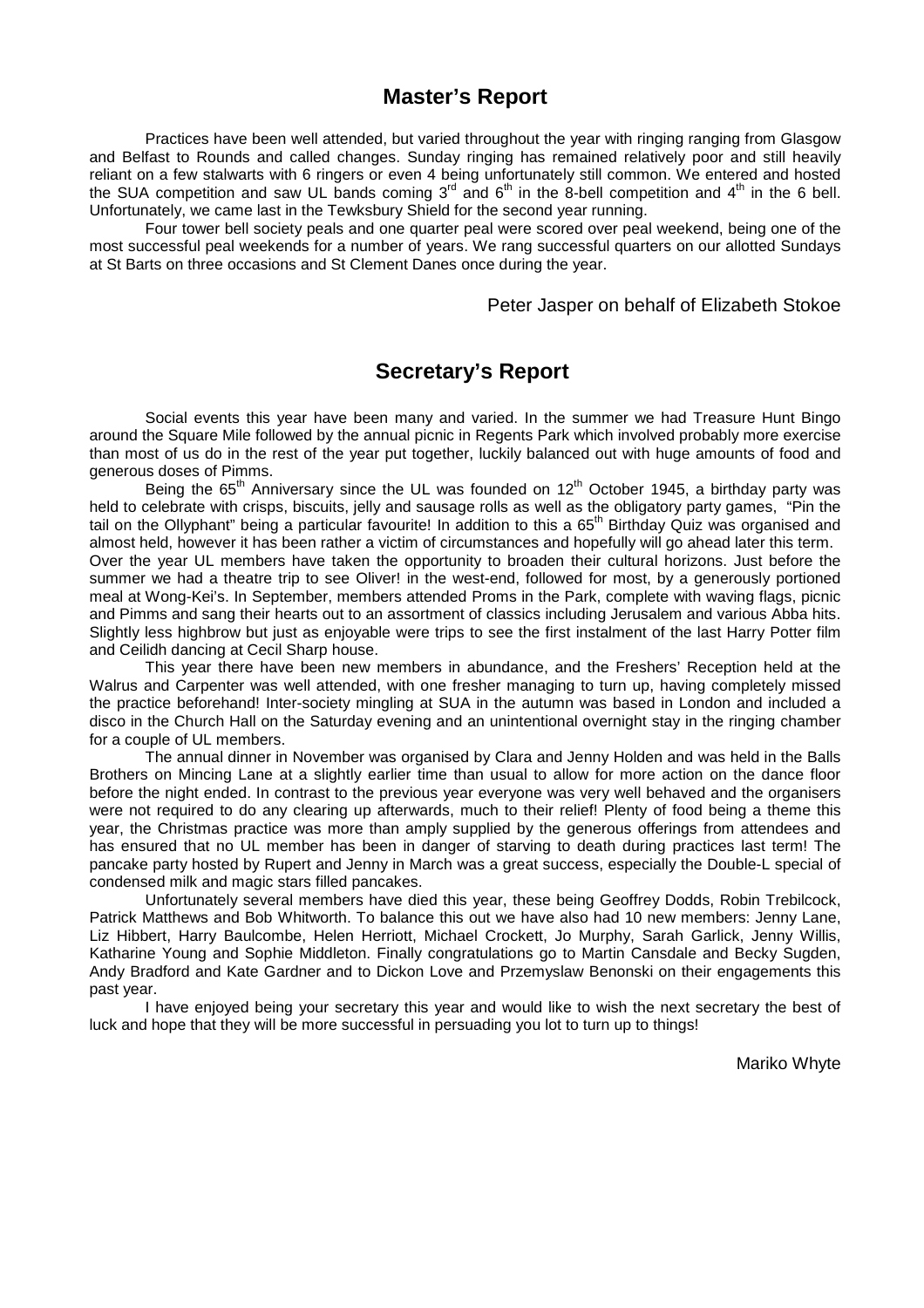# **Treasurer's Report**

As always the UL funds are looking healthy, and we even made a slightly larger profit this year of £45.14 compared to £27.00 last year. There are of course the usual few ups and downs with regards to income and expenditure. Donations from peals and quarters have doubled this year compared to last year (up from £32.00 to £77.95), which is evidence of the popularity of Hart Street as a peal/quarter peal tower. Tower donations from visitors appear to have doubled this year as well, from £61.00 to £123.00. This is partly due to the generosity of visiting bands, and also the increase in number of visitors. Sadly, steepleage has fallen by 50% from £139.48 last year to £71.37 this year. The main reason for this is the lack of older members turning up to practices, and we also seem to have had fewer visitors coming along to Thursday night practices.

The Girl Guides handbell session was quite a nice money-maker, bringing in £100 for the UL. If invited to we should definitely do the session again, and also make use of any other similar events that we might have an invite to.

There were 11 new members this year, up on the 7 we had last year. This obviously means that income from membership fees has increased.

The profit on T-shirt sales increased significantly from £18.20 to £55.38. This was mainly due to the fact that a lot of people didn't pay for their clothes last year and instead paid for them late this year. There was a tiny profit from the Treasure Hunt organised by Jacqui and Heather, of £1.19. The total interest gained on the UL accounts this year was £0.52, just over a third of last year's value. I'm sure we can all work out that this change is due to the country's economic situation.

We can all give the secretary some evils for nearly doubling the UL's spending on Ringing World adverts from £69.13 to £114.96. May the new secretary be a little more miserly with her words. The Ringing World subscription has gone up by £5 this year to £60; however the cost of binding them went down by £5 to £55.

Some of you may be a little worried about the £48.23 loss on the Anniversary glassware, but let me reassure you that this is purely to do with the fact that a significant number of people had not paid for their glasses by the end of March. I think there may still be a few glasses available to purchase, and once they are all sold there should be a small profit for the UL.

I'm not sure how many of you are aware of the problems we've had with post being delivered up the tower, but there were a few things which were delivered late or not at all in the case of some of the bank statements, which is one of the reasons this report has been delayed. You may notice on the accounts that the handbell insurance was not paid before the end of the financial year as it should have been, and the reason for this was that the renewal notice did not arrive in the tower until mid April. I can assure you all that it has now been paid and will therefore appear twice in next year's report.

The website expenses went up from £57.48 to £58.73, which is obviously due to a slight increase in charges from the company due to inflation etc.

The 65<sup>th</sup> Anniversary birthday party cost the society £43.95 for all the food that was eaten. This was a one-off expenditure to celebrate a landmark year for the UL, and as far as I know will not be repeated every year.

There were a couple of other one-off expenditures due to UL behaviour. The replacement gavel cost £60.00, and the society also contributed £40.00 to the repair of the lock at St Mary-le-Bow, which was apparently broken after the UL rang there on Dinner Day last year.

Two years' worth of Central Council subscriptions were paid for this year, making the total £40 instead of just £20. Striking competition fees appeared to have decreased from £45.00 to £15.00. This is because the London 12-bell Entry fee has been paid by Olly, but not yet claimed back.

The £20.00 in the petty cash account is the un-cashed cheque for the Central Council subscription, which has now been handed over by Rupert.

 All in all it was another good year for the UL funds, with a closing balance of £2758.98. May the year ahead be just as fruitful!

Hellen Richardson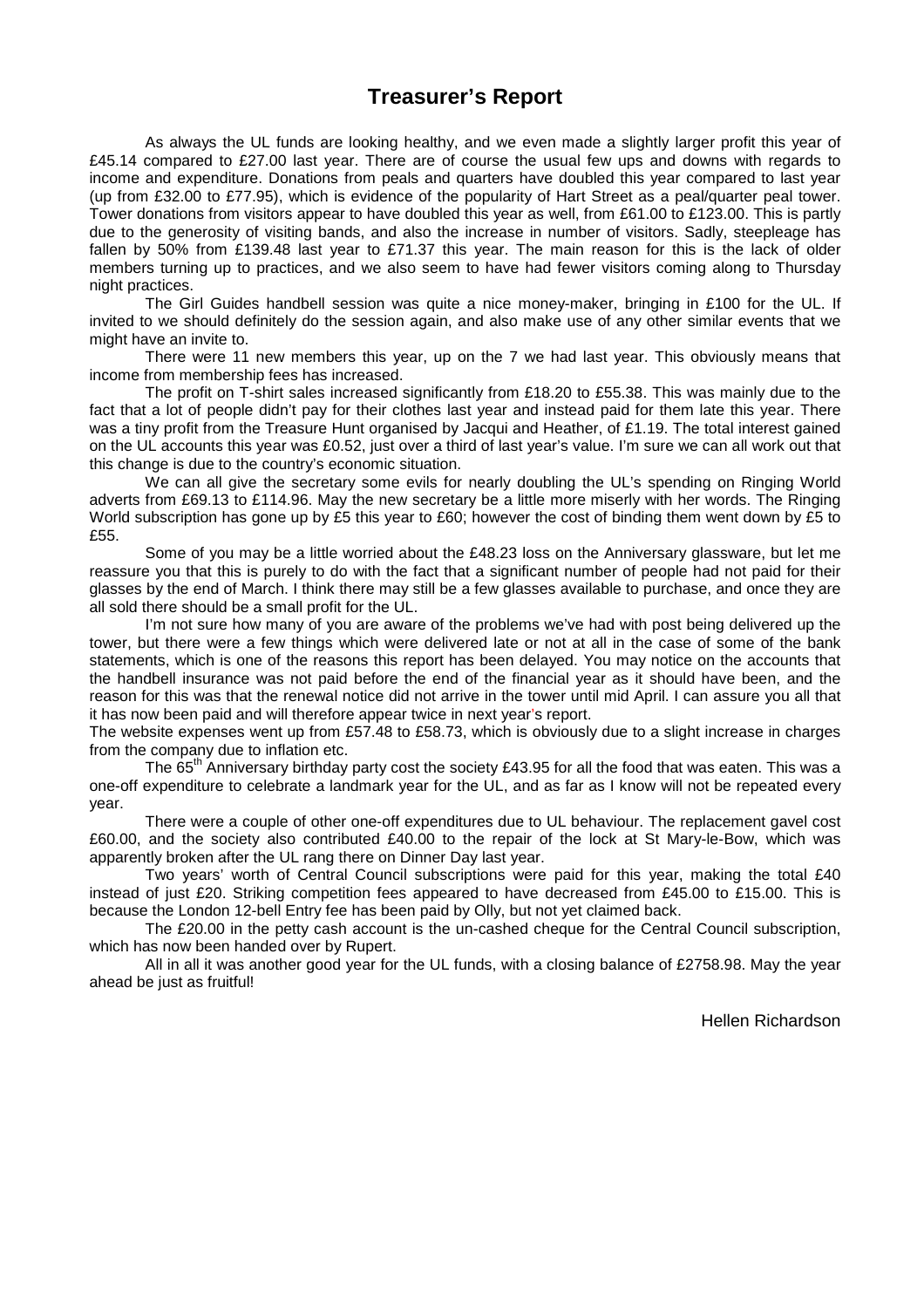# **Accounts for the Year Ended 31st March 2011**

|                                                            | Year Ended 31st<br><b>March 2011</b> | Year Ended 31st<br>March 2010 |
|------------------------------------------------------------|--------------------------------------|-------------------------------|
| <b>Opening Balances</b>                                    |                                      |                               |
| Petty Cash                                                 |                                      | 10.00                         |
| Lloyds TSB                                                 |                                      |                               |
| <b>NatWest</b>                                             | 943.96                               | 889.23                        |
| Halifax                                                    | 1,756.72                             | 1,755.32                      |
| <b>Ringing World</b>                                       | 13.16                                | 32.29                         |
| <b>Total Funds</b>                                         | 2,713.84                             | 2,686.84                      |
| <b>Income</b>                                              |                                      |                               |
| <b>Tower Donations</b>                                     |                                      |                               |
| <b>Peals and Quarters</b>                                  | 77.95                                | 32.00                         |
| Steeplage                                                  | 71.37                                | 139.48                        |
| <b>Visiting Ringers</b>                                    | 123.00                               | 61.00                         |
| <b>Girl Guides Handbell Session</b>                        | 100.00                               |                               |
| <b>Membership Fees</b>                                     | 110.00                               | 70.00                         |
| Profit on Dinner                                           | 41.60                                | 63.90                         |
| Profit on T-Shirt Sales                                    | 55.38                                | 18.20                         |
| <b>Profit on Treasure Hunt</b>                             | 1.19                                 |                               |
| Interest                                                   | 0.52                                 | 1.40                          |
| <b>Total Income</b>                                        | 581.01                               | 385.98                        |
|                                                            |                                      |                               |
| <b>Expenditure</b>                                         |                                      |                               |
| <b>Ringing World Advertisements</b>                        | 114.96<br>60.00                      | 69.13                         |
| <b>Ringing World Subscription</b><br>Ringing World Binding | 55.00                                | 55.00<br>60.00                |
| Loss on Glassware Sales                                    | 48.23                                |                               |
| Keys for belfry                                            |                                      | 3.99                          |
| Handbell Insurance                                         |                                      | 55.02                         |
| <b>Website Expenses</b>                                    | 58.73                                | 57.48                         |
| <b>Birthday Party</b>                                      | 43.95                                |                               |
| <b>Replacement Gavel</b>                                   | 60.00                                |                               |
| <b>Sundry Expenses</b>                                     |                                      | 5.37                          |
| <b>Striking Competition Entry Fees</b>                     | 15.00                                | 45.00                         |
| <b>Central Council Subscription</b>                        | 40.00                                |                               |
| Repair of St Mary le Bow Lock                              | 40.00                                |                               |
| New Rubbish Bin                                            |                                      | 7.99                          |
| <b>Total Expenditure</b>                                   | 535.87                               | 358.98                        |
| Profit for year                                            | 45.14                                | 27.00                         |
|                                                            |                                      |                               |
| <b>Closing Balances</b>                                    |                                      |                               |
| Petty Cash (Uncashed Cheque)                               | (20.00)                              |                               |
| Lloyds TSB                                                 |                                      |                               |
| <b>NatWest</b>                                             | 2,533.54                             | 943.96                        |
| Halifax                                                    | 257.24                               | 1,756.72                      |
| <b>Ringing World</b>                                       | (11.80)                              | 13.16                         |
| <b>Total Funds</b>                                         | 2,758.98                             | 2,713.84                      |
|                                                            |                                      |                               |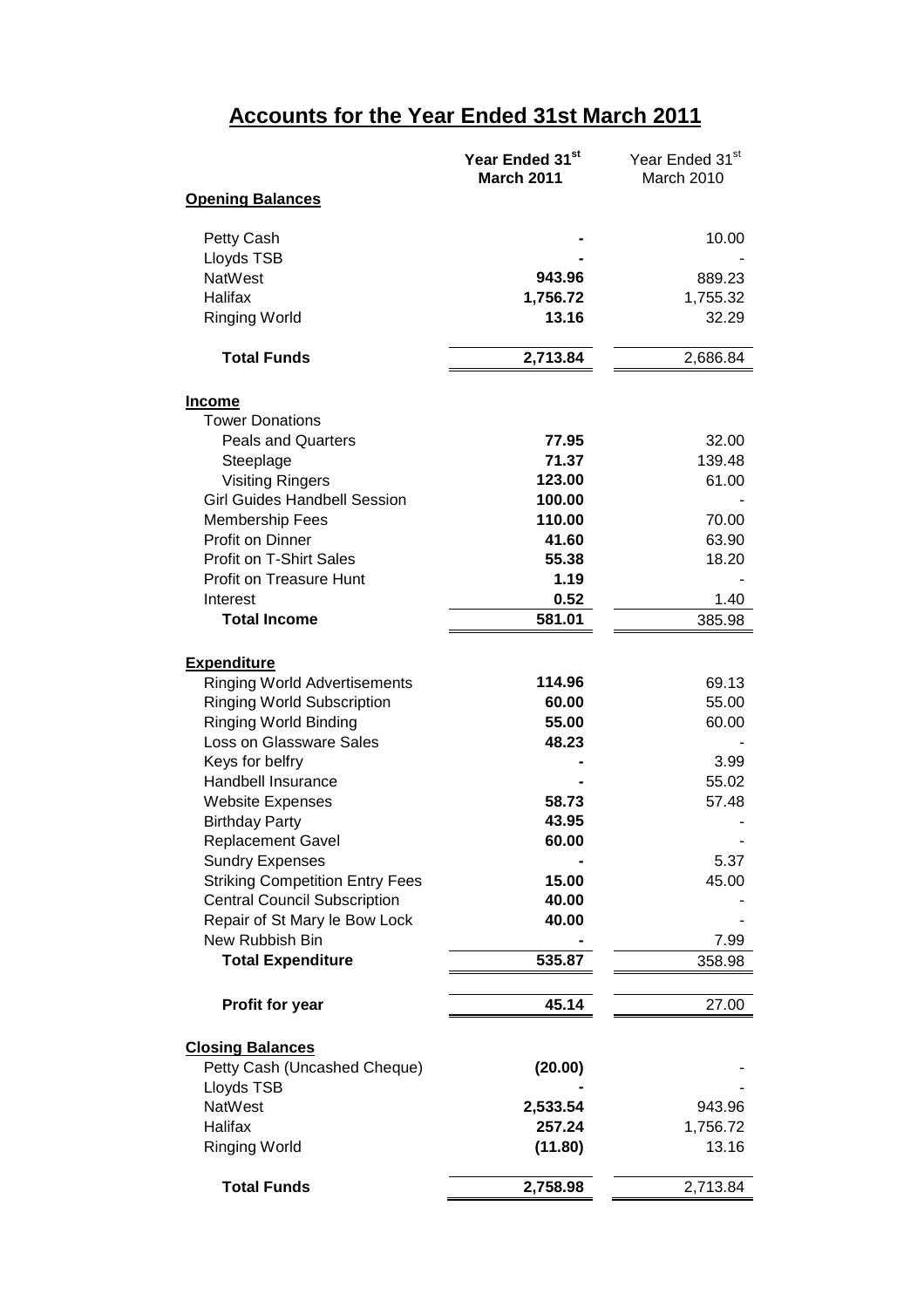# **2010 Annual Dinner Account**

|                                                                                                                                                                                                                                    | 27th November<br>2010                                     | 28th November<br>2009                            |
|------------------------------------------------------------------------------------------------------------------------------------------------------------------------------------------------------------------------------------|-----------------------------------------------------------|--------------------------------------------------|
| <b>Income</b>                                                                                                                                                                                                                      |                                                           |                                                  |
| Ticket Sales - 96 @ £40 (2009: 72 @ £35)<br>Beer Honesty Box                                                                                                                                                                       | 3,840.00<br>68.00                                         | 2,520.00                                         |
| <b>Total Income</b>                                                                                                                                                                                                                | 3,908.00                                                  | 2,520.00                                         |
| <b>Expenditure</b>                                                                                                                                                                                                                 |                                                           |                                                  |
| Food - 97 @ £27 (2009: 73 @ £17.95)<br>Pre-Dinner Fizz - 16 bottles @ £33 (2009: 12 @ £18)<br>Wine - 9 bottles @ £15.50 (2009: 18 @ £13.25 & 19 @ £13.75)<br>Corkage on Beer<br>Service Charge - 10% of food spend<br><b>Disco</b> | 2,619.00<br>528.00<br>139.50<br>68.00<br>261.90<br>250.00 | 1,310.35<br>216.00<br>499.75<br>130.00<br>300.00 |
| <b>Total Expenditure</b>                                                                                                                                                                                                           | 3,866.40                                                  | 2,456.10                                         |
| <b>Profit on Dinner</b>                                                                                                                                                                                                            | 41.60                                                     | 63.90                                            |

# **Auditor's Report**

I have examined all the documentation supplied to me and I am pleased to report that it supports the view of the accounts presented above.

Roger Bailey

# **Trustees' Report**

The Society's main assets are listed below: Library \* Set of 14 handbells with box Gavel with box 2 wooden clapper ties (for bells 3 and 6) Set of 8 muffles Set of 6 fold up wooden chairs 2 cupboards Various sports equipment Vacuum cleaner 2 tool boxes containing tools 3 notice boards 1 peal board Various pictures, certificates and photographs

\* The library includes books about ringing (and pond life), journals (mainly the Ringing World), various Society documents such as Annual Reports and certain other items. The vast majority of items in the library can be borrowed by Society members (contact the Librarian). A full catalogue can be downloaded from the Society's website (www.ulscr.org.uk) and a hard copy is available in the tower at St Olave's, Hart Street .

Andrew Bradford and Katherine Town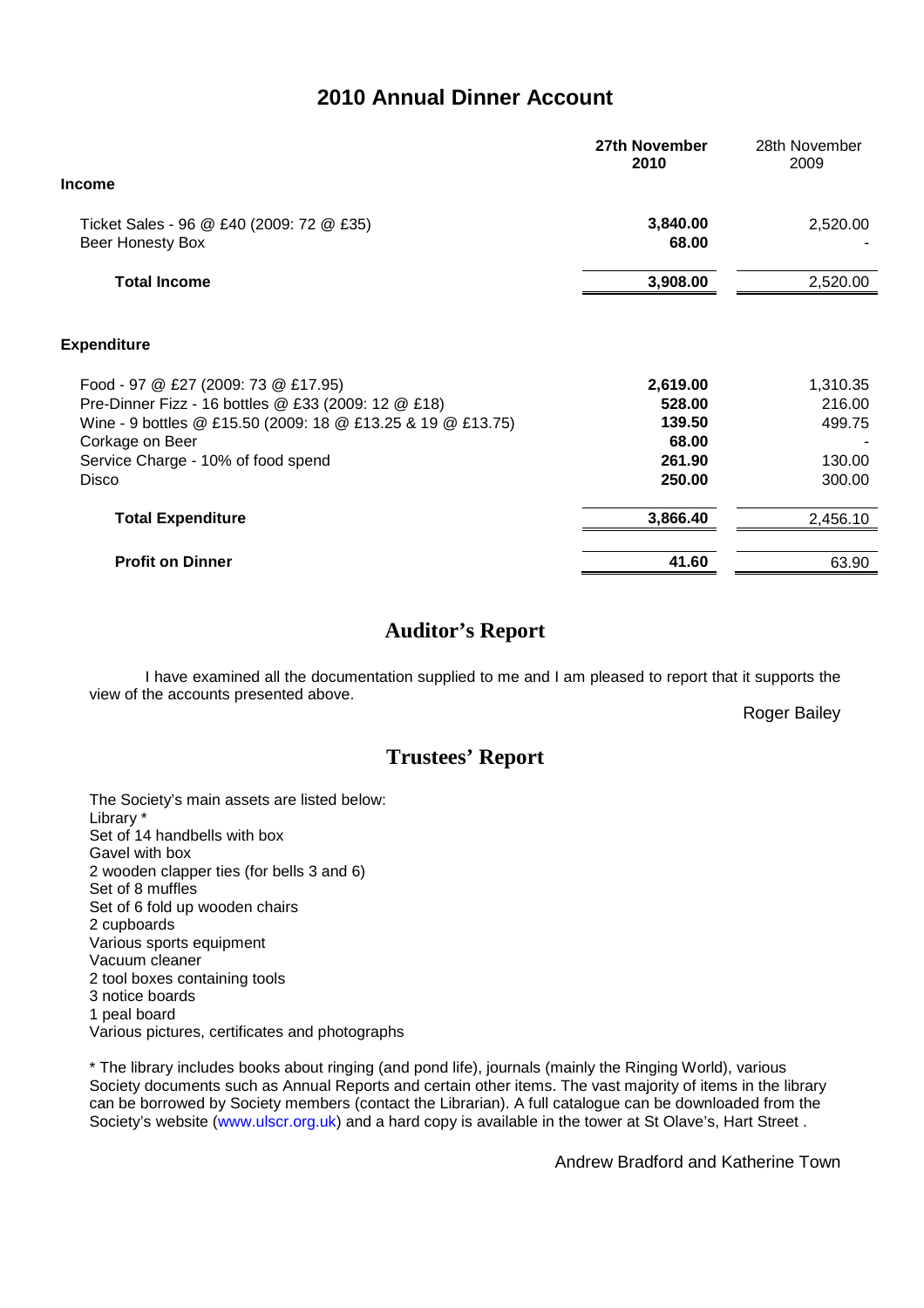# **Membership Secretary's Report**

It is with regret that I report the loss of 4 former members through death.

**Geoffrey Dodds** from St Albans rang in, and indeed conducted, the Society's first peal – Plain Bob Minor at Norwood Green in 1946. He rang 4 further peals for the UL, the last of which at Shoreditch in 1971 was the Society's 250th.

Geoff joined the UL as a life member in 1945/46, having studied at Chelsea College (now incorporated into King's College London). Whilst on national service with the RAF, he was paid a shilling an hour to run a course on bellringing for "bored erks" and he continued teaching new ringers and bands for the rest of his life. His professional career involved working as a rocket scientist – I'm sure there's a joke here somewhere – with a focus on guided missile systems. On retirement, he wrote a new edition of The Church Bells of Hertfordshire and continued to involve himself in bellringing projects as well as his other lifelong passions of steam locomotives and canal boats. He died on 31 January 2011 at the age of 85.

**Robin J Trebilcock** was also a physicist by training. He joined the Society as a life member in 1957/58 whilst at Northampton Engineering College (now City University). His career as a nuclear physics researcher and lecturer led him to South Wales where in 1982 he was appointed to set up a tertiary college in West Glamorgan, which he led through various organisational changes until he retired in 1998.

Robin rang regularly with the UL during the late 1950s and early 1960s. He rang 23 Society peals including one as conductor. He met his wife some 48 years ago, apparently through a friend who knew two nurses who could get them free coffee. Robin later commented that although the coffee was very good, in the end it turned out to be quite expensive. He died on 4 March 2011.

**Patrick L J Matthews** joined the Society as a life member in 1982/83. He took a degree under the University of London External Programme. As far as I can tell, Patrick was not an active member of our Society. It seems he joined so that a UL peal could be rung by resident members of the Salisbury Diocesan Guild in 1983, which was duly scored. However, he was active in other ringing societies most notably the Guild of St Agatha, which he was instrumental in establishing and for which he served as president for 25 years until his death on 31 March 2011.

**Bob Whitworth** joined the Society as an annual member in 1956/57 and left in 1957/58. Again, I can find little details of his involvement with the Society. However, he served as tower captain at Rushden, Northants for 40 years and was active within the Peterborough Diocesan Guild. He died in January 2011.

I rely on word of mouth and the Ringing World notices and obituary pages to identify members who have died and I'm sure there are many missed each year. As usual, I'd be grateful if people could let me know if they become aware of any members who have passed away so that I can update the membership database and include a brief obituary in future reports.

The last year has seen 10 new life members join the Society:

- **Jenny Lane**  who undertook a Medical Placement at Barts Hospital (part of Queen Mary, University of London)
- **Liz Hibbert** who obtained an MA in Historical Research at Birkbeck College and a BA in Russian at the University of Westminster
- **Harry Baulcombe** studying Theology at Heythrop College
- **Helen Herriott** undertaking an MSc in Spatial Planning at UCL
- **Michael Crockett** studying Mathematics and Business at Kingston University
- **Jo Murphy** who is at King's College London taking a Masters in Modern History
- **Sarah Garlick** studying Medicine at Barts (again part of Queen Mary, University of London)
- **Jenny Willis**  studying Human Sciences at UCL
- **Katharine Young**  who is at Queen Mary, University of London studying Mathematics
- **Sophie Middleton**  studying Medicine at Imperial College.

Jenny (Lane), Liz, Harry, Helen and Michael had their membership ratified at the AuGM in November 2010. Jo, Sarah, Jenny (Willis), Katharine and Sophie were ratified at the AGM in May 2011. I'd like to formally welcome all of them to the Society.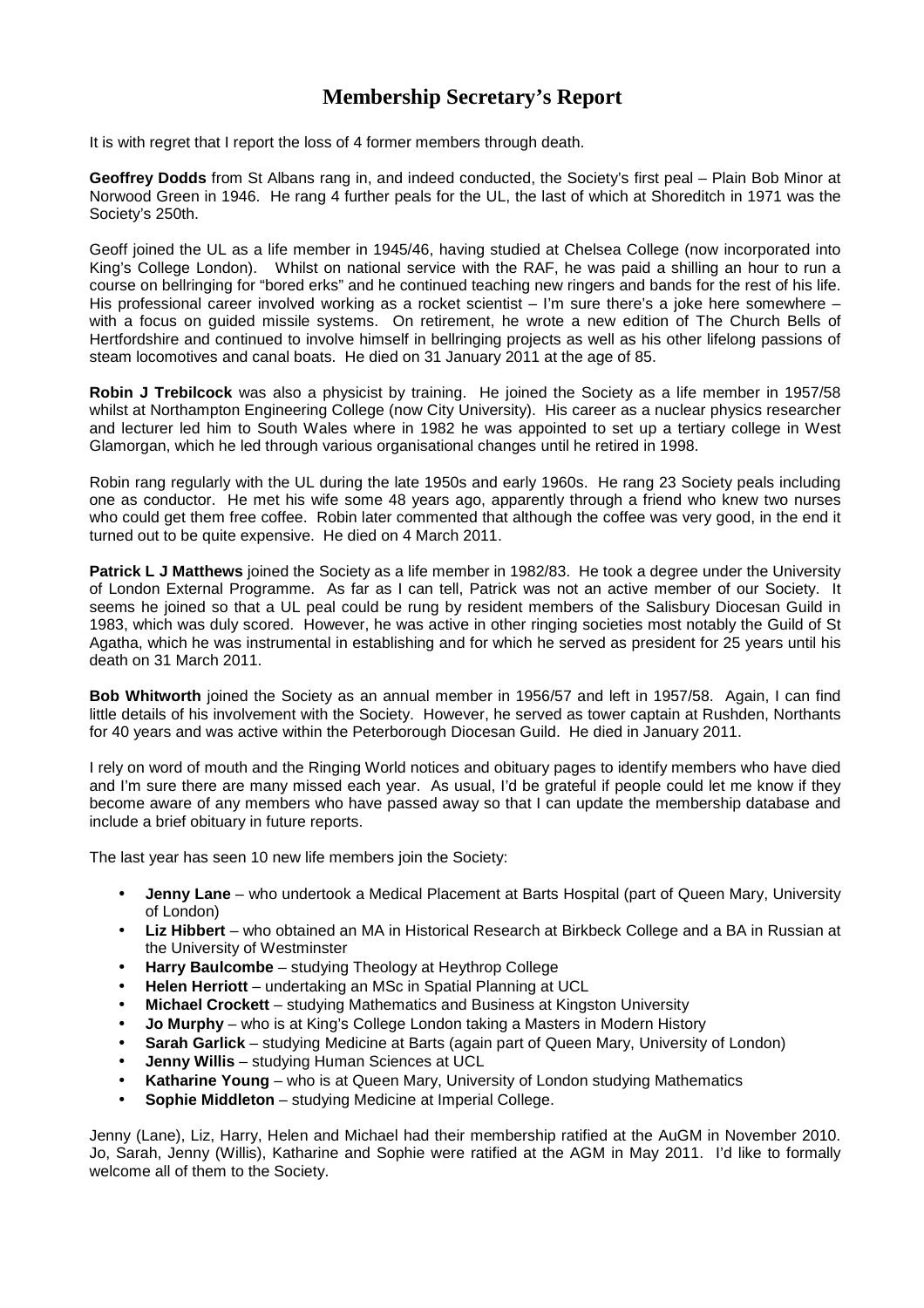I will end with my usual request for members to please let me know whenever their contact details change, and a general reminder about the UL\_alumni Yahoo! Groups mailing list which is for those members who wish to maintain relations with the Society but don't want the day to day contact offered by the main UL list.

Michael Trimm

# **Librarian's Report**

We have a library, but I do not believe there were any movements with books being either borrowed, returned or donated during the year. I imagine that the new Librarian will see the need to re-catalogue the library to see whether the above is true!

Peter Jasper on behalf of Thomas Wood

# **Steeplekeeper's Report**

 Position of steeplekeeper changed during this year from Guy Atchison, who received a better life offer, to me. He admitted doing nothing during the summer holidays!

Routine maintenance and inspections been carried out during the course of the year. The bells are still in the tower and ringable. Small cracks have appeared in the  $6<sup>th</sup>$ s stay, parallel to the grain but have become no worse during this year.

The instillation of a beehive on the roof has led to some controversy as the ringing chamber door cannot now be opened during periods of warm weather or for people to wander onto the roof. Instillation of a bee net needs to be agreed with the PCC or church office and funding found as necessary.

The bush adjacent to the tower door has been 'pruned' (thanks to the influence of London Pride on Nick Hartley) to allow slightly better access to the tower door, unfortunately…

Thank you to anyone who helped during the year.

Andrew Hills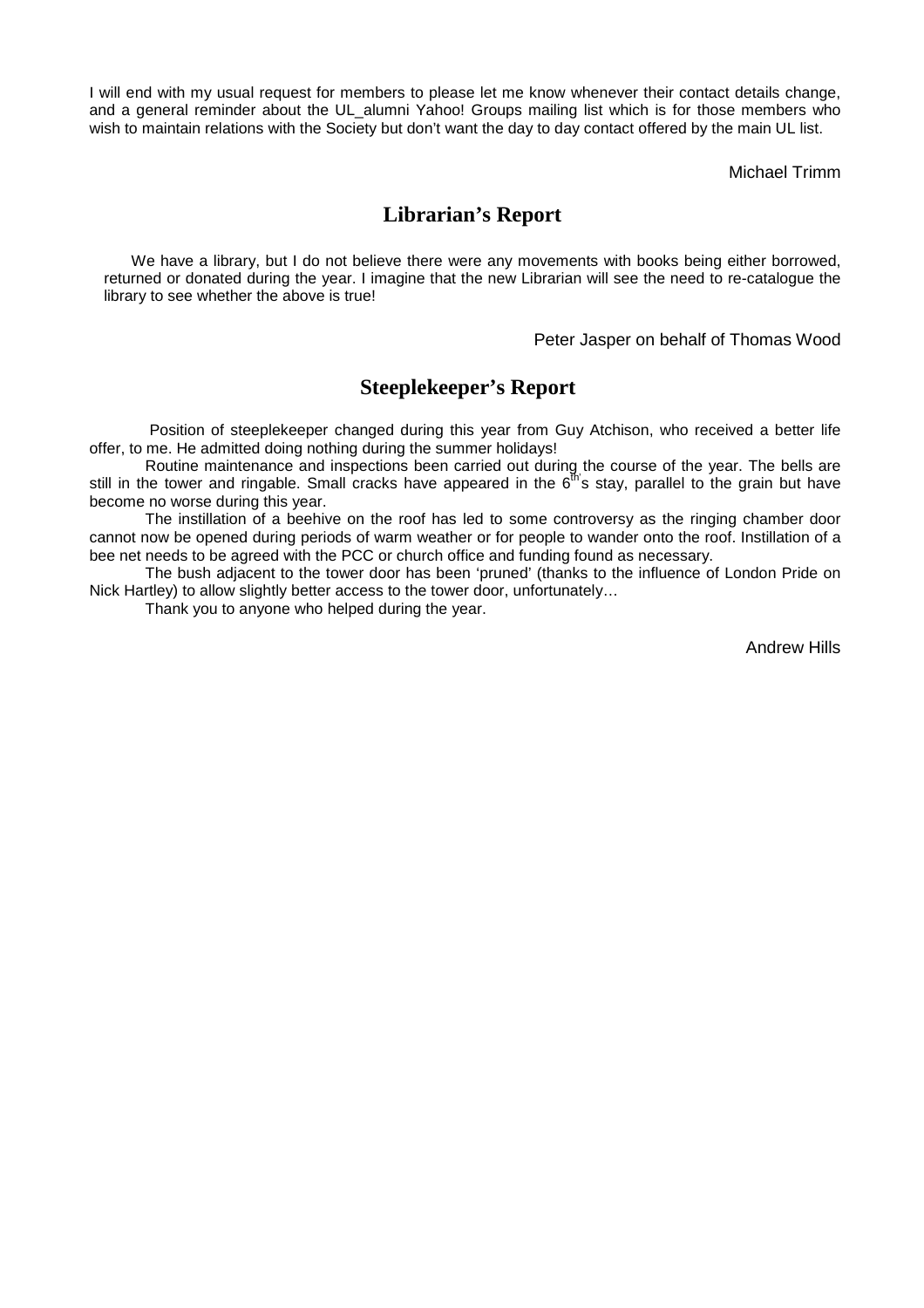### **Treasure Hunt**

Saturday,  $12^{th}$  June 2010

The treasure hunt this year was organised by Heather and Jacqui. It was based on the Square Mile, which basically means that most of the answers to the questions could be found within the Square Mile. I say most, as one of the organisers assumed the Square Mile was actually a square, and failed to look up the actual City boundaries, so there were a few odd questions from outside the perimeter. The weather happened to be kind to us for another year of hunting, as the sun shone brightly all day. It was perfect weather for charging from one end of the City to the other, and hunting up and down streets for the answers to the various questions.

The event started at 10.30, in the Crosse Keys on Gracechurch Street. Those of us who attended were split up into groups of around 6, and Heather then handed out the question packs. One team in particular was especially keen, and had arranged to get to the pub early in order to have a team bonding session before the event. However, as the most key member (the one in charge of cucumber sandwiches) arrived after the treasure hunt had actually started, due to being out drinking till 7am, the bonding session didn't go entirely to plan.

We all eventually went our merry ways (most of us after a hearty Wetherspoons breakfast) to seek out the objects that held the answers, be they walls, statues, plaques, or a hand-written sign stuck in a window behind a plant pot (asking people not to urinate in a certain place does undoubtedly encourage them to do so!). Some of the answers were extremely well hidden. One answer was written on a plaque which was covered up by scaffolding. Some lucky few who were the right height and rather eagle eyed, managed to not only spot the plaque, but by moving up and down and swaying, the words on the plaque were made visible through the scaffolding. Nick Hartley's ego will never let us forget that he was the one who persisted and found a very well hidden answer by the Dutch church, when everyone else had given up. As always, there was a bonus round and tie-breaker challenge. The bonus round mainly consisted of how many comedy photos could be taken throughout the day, and the tie-breaker was to take photos of the Ward signs for as many City Wards as possible.

After much to-ing and fro-ing across the City, and a few stops for elevenses, lunch, afternoon tea, etc., we all ended up at the Blackfriar, where Heather and Jacqui were waiting for us. The answer forms were handed in, the photos were shown and given a score, and all the marks were tallied up. The winners this year were Clara, Quentin, Tom Wood, Tom Sibley and Mariko. There prize was a box of chocolates each, and being allowed to gloat for the foreseeable future. The results were slightly controversial due to accusations of cheating (i.e. a team splitting up to answer questions) which had absolutely no merit, especially as the winning team spent the entire day splitting up when people went off to ring for weddings. The evening ended in much revelry as all UL events are inclined to do. There was a visit to the Hare and Tortoise for many UL members, and some hard-core few of us ended the night with a trip to not only the Southwark Tavern, but also the Blue-Eyed Maid.

All in all it was a very enjoyable and very successful day. A huge thank you from all of us to Heather and Jacqui, and well done to the winners – may their heads not get too big!

Hellen Richardson

# **Annual Picnic**

Sunday, 13<sup>th</sup> June 2010

We all gathered at the northern end of Regents Park near Camden Town at 11.30 with a nice sunny day for the annual picnic. As usual the organiser had asked people to bring certain foods and drink, and there was a good turnout of 15 or so ULers past and present! Rupert's exuberance meant that games were played thick and fast, most involving some sort of ball, which is not usually the case for the average sporty bellringer....! We played "down on one knee" and football and then started eating. There were relay races with kitchen utensils and some epic cricket with an old couple sitting on the bench as the spectators. As dusk fell we headed to Quinns in Camden for some further refreshments. The session was not epic but enjoyable nonetheless, and there were some reports of Hellen falling asleep in her cider.... Thanks to the organisers for another great picnic!

Rupert Littlewood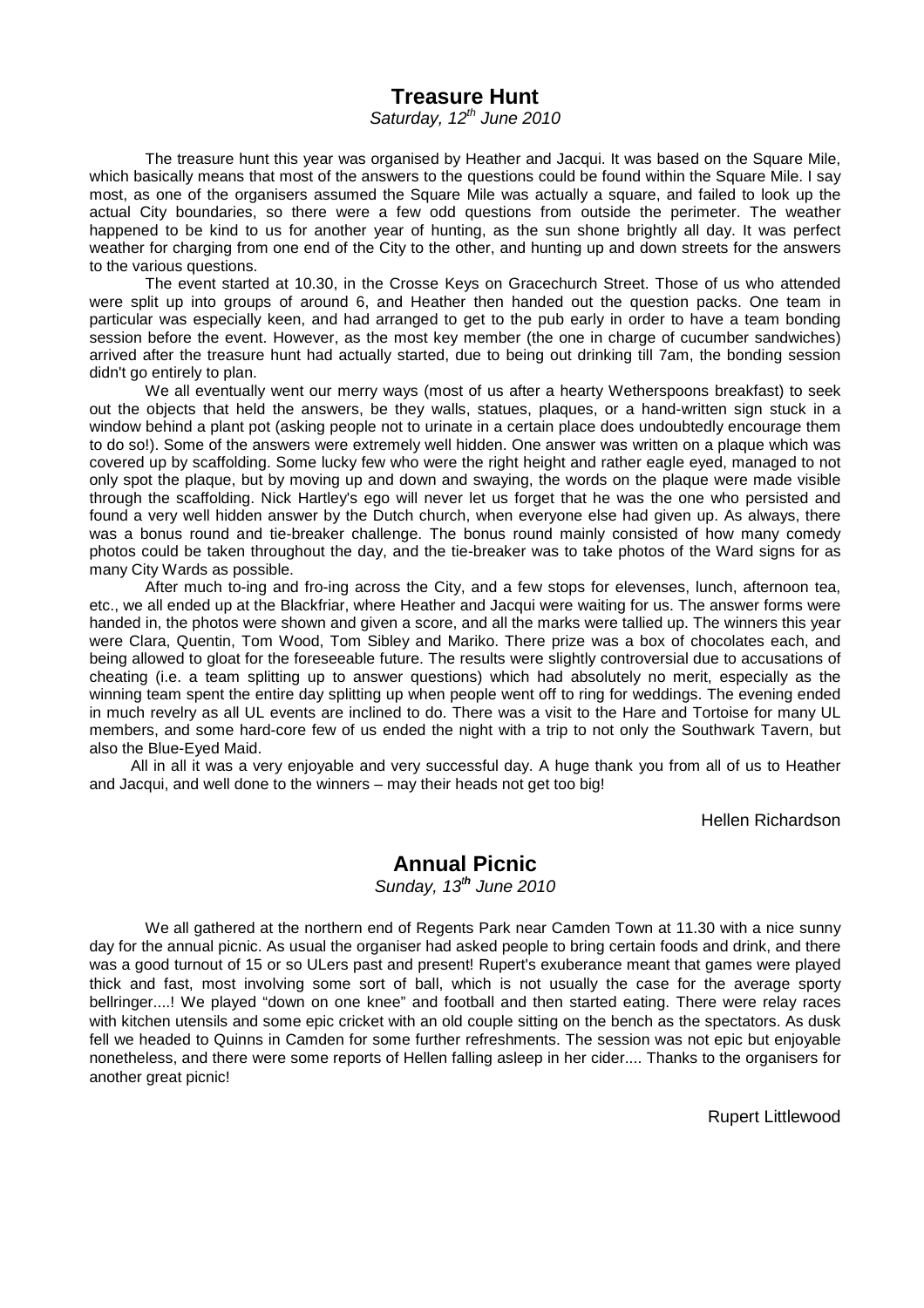# **Oliver! Theatre Trip**

Tuesday, 22<sup>nd</sup> June 2010

With the UL considering themselves a most highly cultured society these days, it seemed high time that London's Theatreland was graced with our presence again. So our secretary, Mariko sent out an e-mail asking who will buy tickets for the classic West End production of Oliver!

Now after spending a short time reviewing the situation, I decided that I'd do anything to have the chance to see such a great show and promptly paid for the tickets priced at only seven guineas (that or thereabouts). And I wasn't the only one, in fact you could say that never before have the UL wanted more to get their hands on theatre tickets with no less than 17 people who begged, borrowed or cadged the money (I'm afraid it don't grow on trees you know) and met up in the Chandos for pre-theatre drinks and I'm pleased to report that the Sam Smiths was living up to its usual reputation of large measures, no skimping if you please. Nick Jones also enjoyed a small snack between his three banquets a day to "keep him going" until the inevitable post theatre meal.

It was a lovely evening, in fact I'd go as much to say that I'd never seen a day so sunny in London (it could not happen twice) as we walked to the Theatre Royal, Drury Lane and took up our seats for the show. The production was fantastic starring Kerry Ellis as Nancy and Russ Abbot as Fagin who when shouting at his gang used the beautiful line "Shut up and drink your gin", a phrase that could probably be used to good effect at future UL AGM's!

After the show, a huge dither debating what everyone was going to do and where they were going to go resulted in certain people threatening that they shall scream unless a decision was made quickly. It was eventually suggested that since Jones had worked up a new appetite in the interlude (and nobody else had eaten at all that evening) we go for some food, glorious food. Now, not a crust nor a crumb could be found at an affordable price immediately outside the theatre so we headed for that old UL stomping ground of Wong Kei's Chinese restaurant. I led the way and after bowing to suggestions that we'd walked about as far as Timbuktu and back again, I decided that the Chinese probably wasn't underneath the willow tree that I'd been dreaming of so we resorted to using Nick's legendary compass. Fortunately we did then find it, otherwise I feared that would be my funeral. A good meal was had by all enlivened once again by the Master (who doesn't say the things she should especially when she's been on the gin or the beer) asking, among other gems, who invented the boat!

Having eaten right through the menu and seeing that nobody is particularly handy with a rolling pin when the landlord comes to call, we decided against enjoying the fine life further in a local hostelry and instead headed home hoping we would be back soon to the West End on a UL trip. Thanks must go to the organiser and, if this trip is anything to go by, please Mariko, can we have some more?

Peter Jasper

# **Cycling Tour – North Dorset**

 $24^{th}$ -26<sup>th</sup> July 2010

This year, the Early Summer Tour was organised by Guy Atchison and saw an intrepid collection of UL members head to North Dorset for a weekend of ringing and socialising in the beautifully sunny climes of God's Own County. The only catch was that instead of the usual church hall floor and using cars to get around, we camped out in Guy's back garden and everybody needed to bring a bike to get between the towers!

The tour saw us ring at a variety of lovely Dorsetshire bells (what other kinds are there I hear you cry) as well as meeting some local donkeys, crashing a village fete and drinking more Badger beer than I care to remember. In the evenings, several, rather shattered UL members returned back to Holwell to be treated to the most amazing barbecue meal I had ever seen. With the food washed down with barrel loads of beer and cider, the evenings activities went on to include various party games and singing in true traditional UL manner.

The following day saw service ringing at Holwell and a quick visit to the oldest working postbox on mainland Britain. The afternoon saw more garden games with the UL showing incredible lack of ability at Archery, Table Tennis and Croquet among, no doubt many other sports! All too soon we had to say our farewells to Guy and his family and head back home, but I certainly hope that the success of this tour will encourage many more Summer Cycling Tours!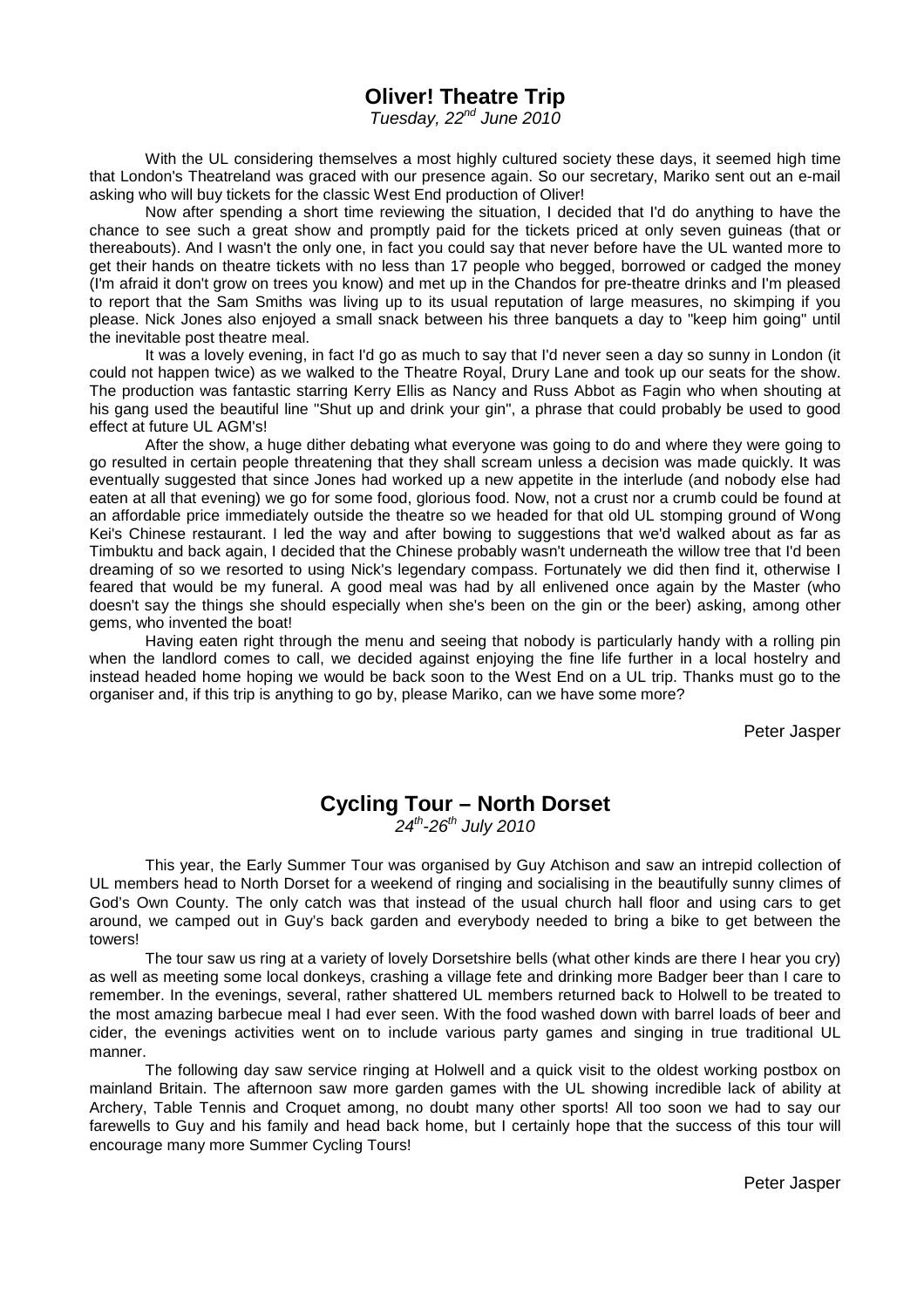# **T' Summer Tour – Oop North**

 $18^{th}$ -24<sup>th</sup> September 2010

I awoke bright and early, raring to go and hot-footed it out to Kings Cross to catch the 8:10 train to Leeds. Unbeknownst to me Tom Wood and Hugh were also on this train and so, enlightened to this fact a while later, I went to join them, mildly concussing those I passed with my bag. The tour had an inauspicious start when an announcement was made that the line to Leeds was blocked due to a person under a train and the train would be terminating early. This led to a lot of detours and resulted in our arrival at Silsden about 40 minutes later than planned. Jacqui and Chris had arrived by car just before us, having returned from the vital beer run to the Copper Dragon brewery, and together we went to join Roger and Lucy in the nearby greasy spoon for breakfast. We were soon joined there by Luke and Tom Sibley who had come by the later train.

Having been assigned our boats, we then swapped. Lucy had put her bags on the wrong boat and was unwilling to move them. Sailing aboard Ian's Drum was Mariko, Jacqui, Chris, both Toms and Hugh while Isla's Drum was manned by a scanty crew consisting of Roger, Lucy and Luke.

Our first task once both crews had taken their positions was to turn both the boats around. Isla's Drum (plus Tom Wood) motored off rapidly to the advised turning point, about 6 minutes away, and Ian's Drum followed soon after. Under the expert guidance of Captain Spalding we steered a steady course up the canal, and turned around, eventually by having Chris and Tom Sibley jump off and haul the boat around. Wondering where the other boat was, we phoned them and found that having been through several swing bridges they still hadn't reached the turning point...

After the highly successful(ish) manoeuvring, it was Chris's turn at the helm. It was then that we first encountered one of the major hazards of the canal. Twice. Having finally got ourselves free and away from sandbanks, with Hugh once more at the helm, Chris made the noble decision to save us all from the evils of gambling by pre-empting the inevitable sweepstake and took a leap of faith towards the boat, and missed. We had been on the water for but 20 minutes, a tough record for any future UL canal boat trips to beat. Not only that but he managed to lose his phone, and had to buy a new one for the second time on a UL trip this year!

A peaceful (relatively) journey on our plotted course followed and we travelled onwards (with only a brief pause while Chris "put his hand in the old girls hole" [prop shaft] and retrieved a pair of lacy black knickers), with a good tailwind to Crossflatts where we would drop anchor for the night. Unfortunately, as we neared our destination we were taken by the other boat that passed us at a great rate of knots steered by Luke. They were on the way to collect another of their shipmates, Alex, at Crossflatts who, due to the lateness of our arrival had been forced to sit hour after torturous hour in a pub with nothing to do but drink beer.

#### **Day 2 - Sunday 19th September**

The day began bright and early with a train journey from Crossflatts to Keighley. In a flash of genius Chris, Jacqui and Mariko decided to reach the station via an obvious "shortcut"... I mean, we could see the station from the canal. A clamber through a hole in a fence, a wade through long wet grass, a walk along the dual carriageway and a scramble over the wall later we had to concede that the more conventional route was indeed quicker. A nice ring at Keighley was had despite the extreme length of the ropes that prompted JW to ring kneeling down! Here also was the first demonstration that all was not as well as it could have been in the Stedman stakes... A brief dither occurred during which some hungry members of the party indulged in a second breakfast from Greggs, resulting in Luke's consumption of a chicken mayo, and sausage roll sandwich. A steam train ride to Oxenhope followed, with a copius amount of jaffa cakes consumed. Ringing at Oxenhope was enjoyed with Stedman Triples fired out in top style. A steam train ride again to the next destination, Haworth where I'd Rather Be In The Tavern Treble Bob Minor was successfully rung. Following this the evening ended with drinking and a curry in Bingley where Luke surprised everyone by having 10 popadoms for dinner rather than the expected 10 currys.

#### **Day 3 - Monday 20th September**

Monday started early with a cruise to Bingley. Here was the home of the largest flight of locks we would encounter, the Bingley 5-rise and the Bingley 3-rise. During this time lunch was eaten on the boat leaving us ready for an afternoons ringing. Firstly at Idle, home of the Idle Working Mens' Institute and of course an important photo stop! The next tower was Ilkley, the town with the eponymous moor and the opportunity to traverse Ilkley Moor bah t'at was taken up by a few who got off the train early to go for a quick walk. A rather unsuccessful ring at Ilkley followed during which I think almost nothing came round until the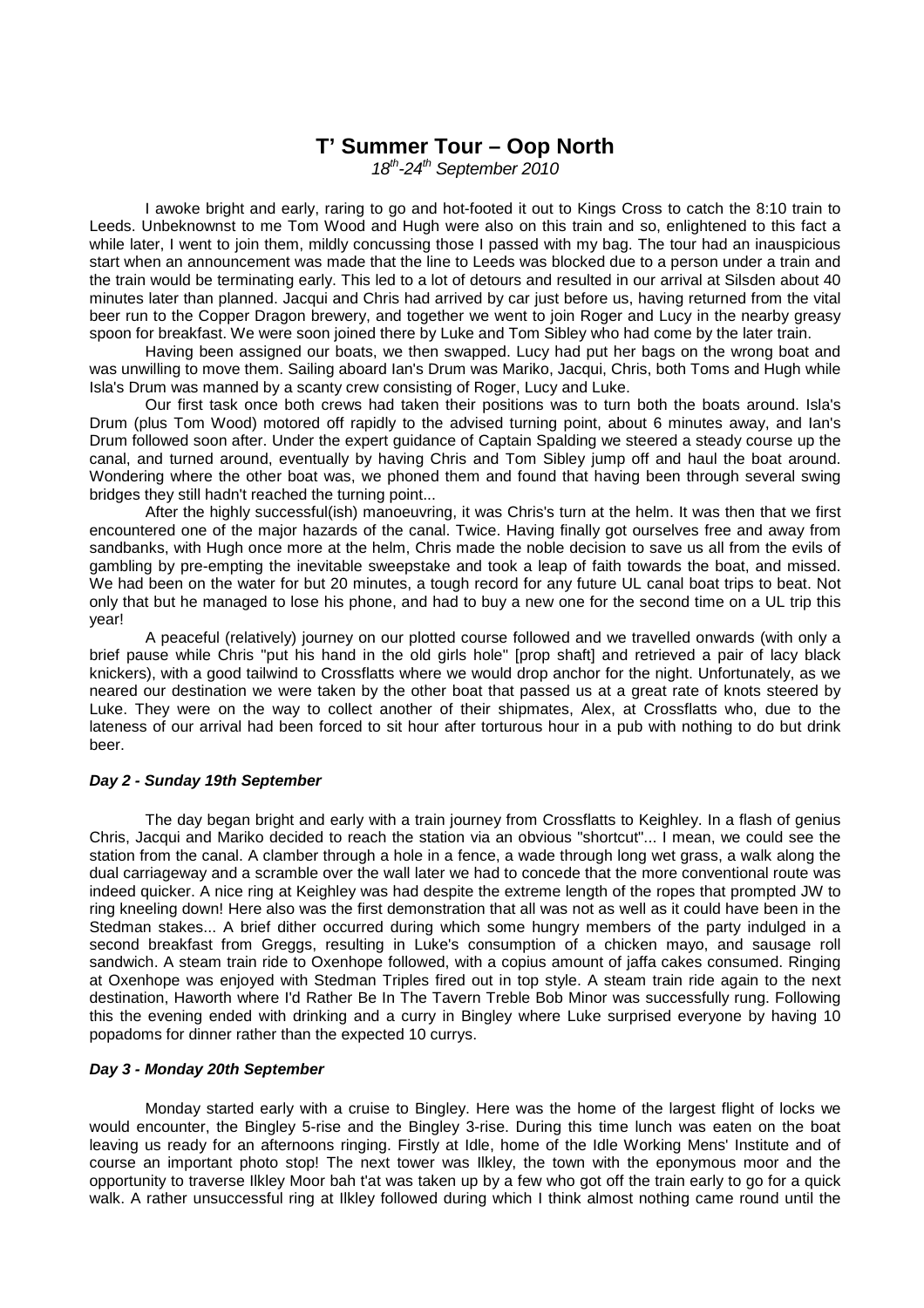local returned when thankfully we managed to acquit ourselves creditabley. Drinking and pies in the Bar t'at followed before a train back to the boats where the evening ended in Bananagrams, Uno and gin.

#### **Day 4 - Tuesday 21st September**

Breakfast issues were experienced on Tuesday morning when in addition to the usual greasy bacon smoke, we also had the acrid black fumes of burnt plastic due to the bacon packet itself becoming involved. Jacqui's steering skills resulted in a collision with a very large boat full of people trying to enjoy their breakfast and caused Chris to lose the majority of his pint in a bush. A shag uphill later we had a ring at Calverley followed by a series of locks which caused Nick to appreciate the pressure of water behind lock gates as it poured in on top of him! Isla's drum was also involved in a nasty incident involving a daring overtake resulting in their immobilisation on a sandbank while we steamed ahead. An innocent passer-by narrowly escaped with her life as a barrier for a swing bridge was almost dropped on her and a ring on the light 6 at Saltaire ended the day before returning to the delights of Fanny's Ale and Cider House.

#### **Day 5 - Wednesday 22nd September**

A quiet cruise to Bingley allowed us to ring at the only tower on the tour with a full set of Yorkshire tail-ends. These were difficult to handle for those with small hands! After this we ascended the 5-rise and 3 rise locks again and cruised to Kildwick where we rang at St Andrew, a nice 8. A cruise to Skipton and a delicious dinner cooked to Jacqui's mum's "Easy Dinner party Chicken" recipe was enjoyed (the casserole dish and an improvisation including the fruit bowl - to cope with the extra - had to be employed!) followed by an apple and blackberry crumble (constructed from apples collected from the canalside earlier that day) and the inevitable gin and games. On Wednesday night, the other boat also eventually gained another crew member in the post of Ship's Dog.

#### **Day 6 - Thursday 23rd September**

Ringing occurred at Gargrave and Settle, during which I believe one of the touches of Stedman actually came round. A plan was formulated on our boat for a proper breakfast on what would be the penultimate morning of the tour. A trip to the supermarket and the butcher yielded many delights including sausages, bacon, square sausage, black pudding, white pudding, hash browns, tomatoes and eggs. Spaghetti bolognaise cooked by Poodle was enjoyed followed by games in the boat including Bananagrams, which Lucy proved far too adept at and also "Gee's Game" as proposed by Peter which involved lots of bits of paper and clues such as "the trad".

#### **Day 7 - Friday 24th September**

The day of the Big Breakfast dawned and operations began at 8am on the dot. Chris took charge as head chef, ably assisted by the Poodle and somewhat hindered by Mariko. By 9:15 a great (fruit) bowl of pig meat in all its forms was prepared and the participants took their seats. With great reverence a large helping was distributed to each member of the crew who took up their forks and ate... By about a quarter of the way through it became clear to most that sights had been set rather too high. Jones of course had no trouble demolishing his portion and was on seconds before most had even so much as glanced at a sausage and kudos to Sibley, he finished too. For everyone else defeat was admitted and we set off to ring at Skipton leaving an aromatic trail of burnt saturated fat behind.

Upon return to the boat a scene greeted our eyes, similar to that found by those who had discovered the Mary Celeste as half finished breakfasts littered the table. Thankfully all that early exercise had quite returned the appetite and breakfasts were finished. With the help too of the other boat (well done Dixie!!) the still half full bowl of meaty goodness was also demolished.

The day continued with a cruise to Snaygill and a tour of the high tech Copper Dragon Brewery with a mildly sexist MD (can you guess how many kettles in your kitchen would be needed to produce that much steam ladies?). Lunch in the brewery bistro was enjoyed with a free pint and we reboarded the boats ready for the final leg of the journey back to Silsden. Arriving first our boat managed to end up on the wrong side of the canal and provided the other boat with a rousing chorus of Chitty Chitty Bang Bang as they passed. An evening ring at Silsden completed the last full day of the tour.

#### **Day 8 - Saturday 25th September**

Rising bright and early we rushed around swabbing the deck and emptying the bilge and generally making sure that everything was ship-shape and Bristol fashion ready for the return of the boats. Back on dry land we headed for breakfast at the same greasy spoon as we had enjoyed almost a week ago.

To our dismay this proved to be the one and only lockout of the tour as it transpired that the cafe had both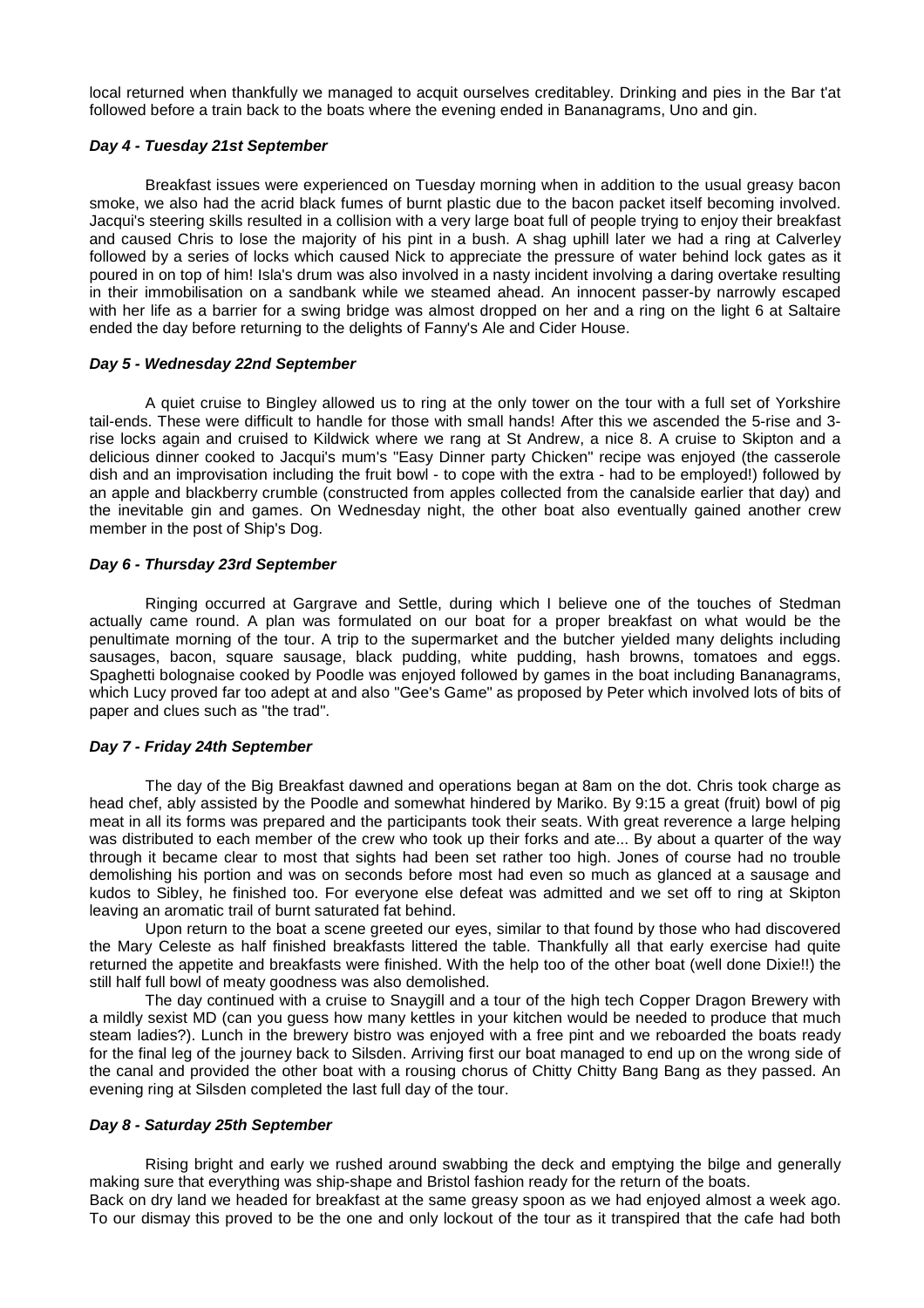been closed down and sold in the interim. A good breakfast in another establishment later, everyone set off on their various journeys home and there was the end of an immensely enjoyable tour. Thanks go to Roger and Lucy for excellent organisation and keeping track of us all for a whole week!

**DISCLAIMER:** Any statements treated as fact in this account may not necessarily, in reality, be so. The nature of this report is to provide a flavour of the events occurring and in fact may be treated as a work of fiction supported by some in-depth research and reflecting real events.

Mariko Whyte

# **65th Anniversary Birthday Party**

Tuesday,  $12^{th}$  October 2010

On Tuesday, 12<sup>th</sup> October, the UL reached the grand old age of 65 and so it was decided that there should be a proper Birthday Party to celebrate. After a bit of a panic to find a venue, Hellen came up trumps by getting us a room at the RVC to turn into a party room. Games on offer at this, quite possibly the only completely dry event in the UL calendar (all drinks were of the vile colour and fizzy variety!), included pass the parcel, musical chairs and pin the tail on the Ollyphant. After a food break to eat a large amount of crisps, jelly and ice cream, the cake was cut and we all went home (well to the pub actually) with a party bag to remember the day. Thanks to Hellen for organising a great event!

Peter Jasper

# **Freshers' Tour**

Saturday 23<sup>rd</sup> October 2010

The day began at quarter to ten at St. Anne's church in the leafy suburb of Highgate. A rather light ring of eight at 12cwt they proved an interesting start to the day, most notably because of their poor sound quality. According to Dove's guide, all the bells had been cast in 1853 which would explain why they sounded more like rusty tin buckets. Apart from the sound they were an enjoyable ring and a source of much humour. Half ten came around and it was time for us to leave St. Anne's and venture across the wilds of Hampstead heath! There was much to see across the heath, the most notable among them was the spectacular view over London from Parliament Hill.

Our trek brought us to Christ Church in Hampstead, to our horror the door to the tower was locked upon our arrival. Luckily Mariko had foreseen this eventuality and before a full scale riot broke out she whipped out some home made cookies and peace was restored. When we eventually found ourselves in the church we where led into a children's play area with finger paintings on brightly coloured paper all over the walls. Before the UL could get messy with the paint, a ladder descended from above to which one by one we acceded to find ourselves not in heaven but the next best thing after a pub: a ringing chamber!

Another ring of eight Christ Church was noticeably heavier than the previous tower weighing in at 24cwt. The ringing here was enjoyable with the exception of one dodgy bell to which everyone tried their best to avoid - someone had to end up with it!

Once we had finished ringing at we jumped upon the next overground train and made our way to Highbury & Islington. A bit of infamous UL faffing about took place upon arrive as to where to eat, but after much deliberation it was decide to eat at the nearest place to the station: 'The famous cock tavern'. Food and drink was enjoyed by all before the third tower of the day beckoned us down the road.

In the face of one or two navigational issues on route we made it to St. Mary Magdalene's for our scheduled time of half two. The tower was a pleasant ring of eight bells at 17cwt and having been well fed and watered some good ringing was struck (apparently)! Soon it was time for us to move onto our next tower but not before a brief detour. Passing a pub on route to St. Mary Magdalene's Lizzy read ten shots for £7 in the window, excited by this prospect she proposed that we should stop in on our way to the fourth tower. Upon arrival, it was discovered that it was actually seven shots for £10 but this did not deter the UL. Shots where had and then we proceeded to St. James' in Islington. On the way it was discovered that there is a letting agency named Hotblack Desiato! If you don't get it you probably haven't lived!

We arrived at St. James' which was our final tower of the day at four. A very light ring of 6 weighing only 6cwt they provided a pleasing and trouble-free ring for the UL. The tower was a somewhat claustrophobic experience only allowing those ringing in the chamber while everyone else waited outside.

Finishing at quarter to five we proceeded to the King's Head pub for well-deserved drinks before walking down towards Angel for dinner at 8. An all you can eat gourmet Chinese buffet was laid out before us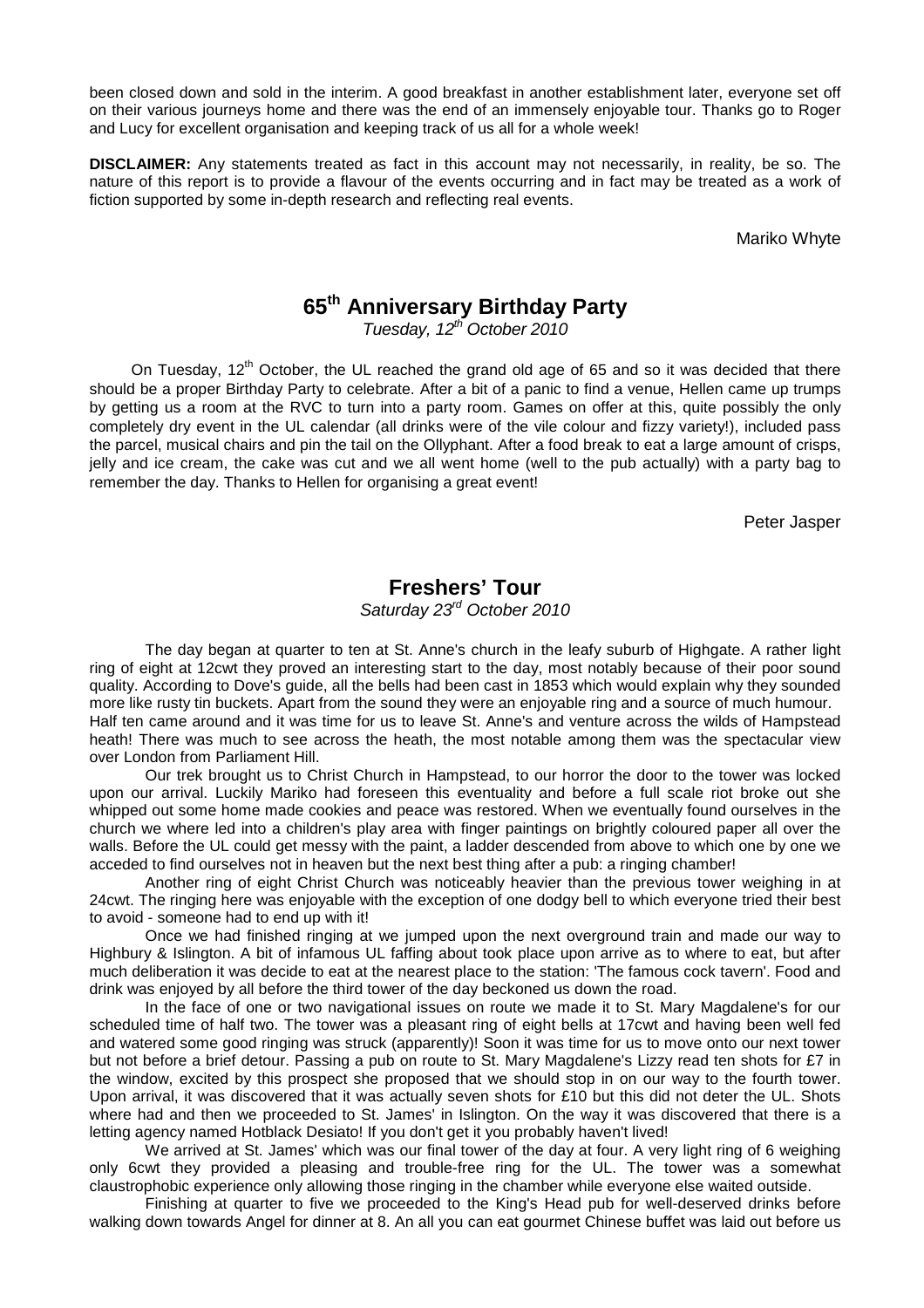that evening to which far too much was eaten by all! In keeping with true UL fashion the day ended in a pub not far from the Chinese which proved to be the perfect end to this year's Freshers' Tour.

Harry Baulcombe

# **Southern Universities Association Weekend**

 $12^{th}$ -14<sup>th</sup> November 2010

This year it was decided that it was time for the UL to host the SUA competition. What could possibly go wrong?

The Friday ringing session was at St Mary-le-Bow, people just had to get there. It turned out that Bristol went to Hart Street Church for reasons best known to them, and the rest were just late! Eventually, keys, people (including what appeared to be several tons of baggage) arrived for some ringing. It turns out that Bow are quite challenging so we rang some rounds and call changes, possibly some Cinques and fired out Cambridge Max.

Unfortunately Charles had to book the upstairs room in Ye Olde Watling quite early so people had to leave and make use of the space (shame). Eventually the upstairs was crammed to bursting point with students, who proceeded to do exactly what students do! Most people returned to the church hall after this for sleep, I presume...

Southwark Tavern o'clock chimed for others who headed with speed to this establishment to find it too full for us. The more forward thinking people, The Camden and Poodle took a splinter group to the Blue Eyed Maid for all night karaoke action. In the end I believe two of this group slept up the tower at Hart Street...

Nine o'clock on Saturday morning meant it was time for the draw. As this took so little time, three keen and enthusiastic people went to try and ring a handbell quarter at Hart Street before the competition at eleven. This failed.

After an epic wait for the judge, Simon Bond, we were off. There isn't much to say about the competition itself, apart from a band of bigheads who decided to ring 8-Spliced for their touch, which didn't fire out. The UL touches, Plain Bob Major and call changes were perfectly acceptable and allowed Harry to ring in his first striking competition.

The lunchtime gap in the Crosse Keys did not seem to help the quality of the ringing produced by most, except the Cambridge lot who were observed to be drinking coke and working!!! The six-bell competition was held at the new six at St Katherine Cree a short walk from the pub, so teams disappeared for a while to ring and returned.

The results came out as Cambridge winning everything, the UL coming 3rd and 6th in the eight bell; 4 in the six bell. The six-bell judge Tom Lawrence commented that the band who tried to ring I'd rather be in The Tavern TB Minor was awarded marks based on originality not striking!

With the formalities over, a disco was arranged in the Church hall with the usual S Club 7, Wurzels, something else that got us dancing away and a complaint to get the police involved. Oops! I cannot recall any particularly embarrassing behaviour by anybody. Only Mariko managed to win the title of Captain Vom; and Southampton went home.

Sunday morning arrived, and the hordes descended on Southwark Cathedral for service ringing, totally bemusing the tower captain, Peter Valuks. Then people set a course for home, and that was that for another year.

A big thank you should go to Charles Herriott and Rupert Littlewood for organising such a good weekend; the judges and the rector at Hart Street who allowed us to occupy the Church Hall.

Andrew Hills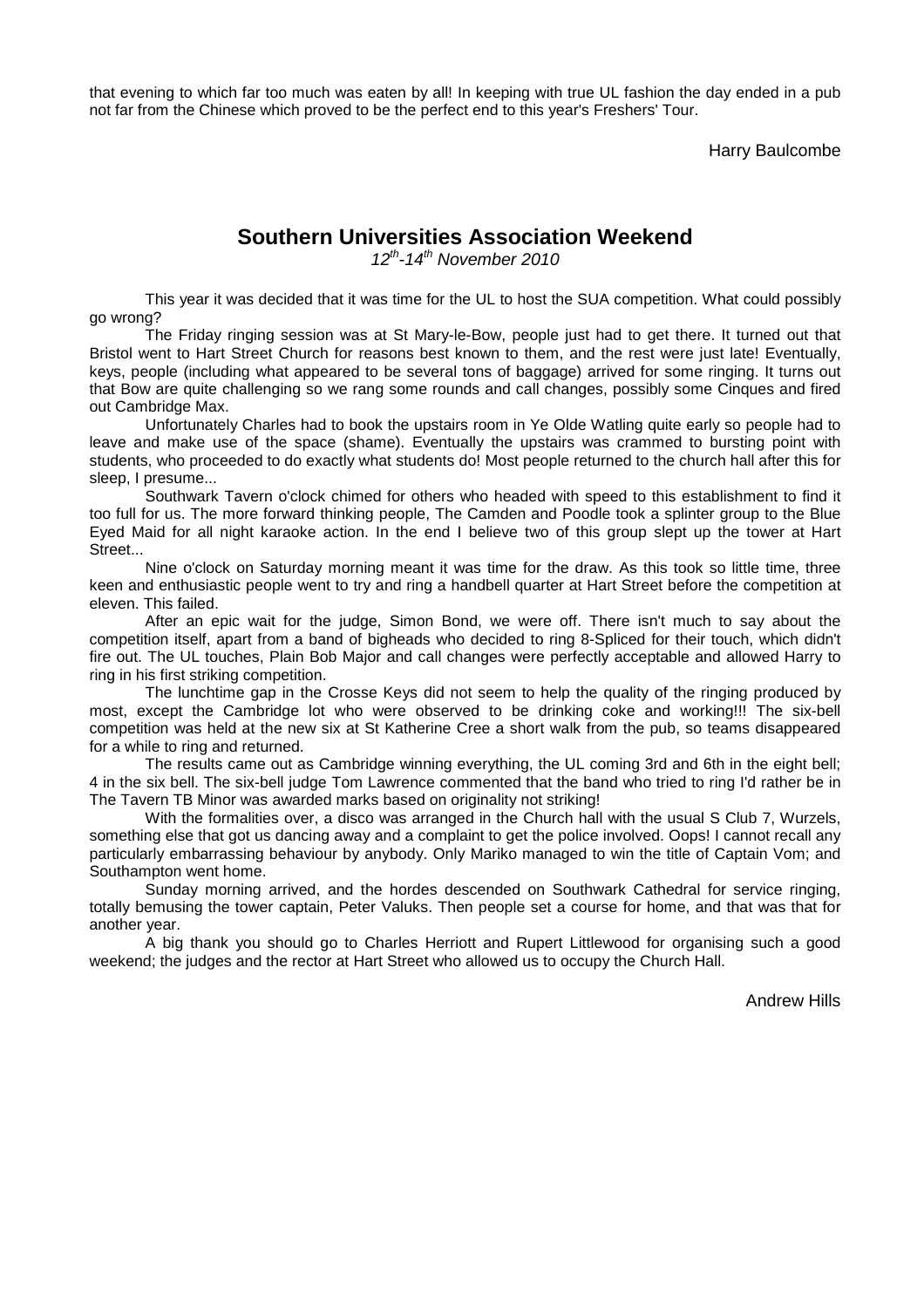# **Annual Dinner**

26<sup>th</sup>-28<sup>th</sup> November 2010

The UL Dinner 2010 was a great event and ably organised by Clara. The weekend started well with ringing at Bow and the pub session afterwards was a stress free occasion for all involved. Well it was until Martin sent Clara a text message to inform her that he had just heard that the company who were doing the dinner the following night had just been placed in administration! The dinner was superb as usual and the speeches afterwards were made by Guy Atchison to propose the visitors, David Maynard (complete with a new song!) responding as well as The Master on behalf of the Society. The evening's disco saw the usual amount and quality of dancing to various songs that were first recorded when Roger Bailey had only just started learning his inimitable dancing technique!

Peter Jasper

#### **Winter Tour**  Saturday, 15<sup>th</sup> January 2011

The winter tour this year was on  $15<sup>th</sup>$  January to the Northwest, specifically Apsley and Hemel Hempstead. Managing to meet at Euston at 8:45am to catch the train to Apsley we set off to ring at our first tower – St Mary's, Apsley End which were a heavyish 6 that had a link with a certain member of the society who was spotted looking very young in some photos on the wall!. A loooong walk followed to ring at St Mary's, Hemel Hempstead although it was made rather more exciting by the risky strategies adopted by some to cross the "Magic Roundabout". Finding a suitable pub for lunch we were revitalised by some beer and some very large sausages. As we left the establishment, someone cried "There's a zebra!!" which led to some general grumbling to hurry up and cross the road then. However the doubters were soon silenced by the appearance of a large and fearsome lion bounding around the corner! Hot on its heels were a tiger, two camels, a herd of muntjac and a raucous troop of squirrel monkeys. The UL were instantly scattered in panic, some back into the pub for a strong drink, while others tried to escape the stampede by simply running as fast as possible in the other direction. The Master took the lead and leapt upon the largest camel and proceeded to subdue the animals using a combination of The Pointy Finger and offering a generous round of shots to the first animals at the bar. As the lion and tiger were happily downing their 5<sup>th</sup> cherry Sourz surrounded by the prone figures of the monkeys (who as it turned out weren't as good at holding their drink) a portly figure in a peaked cap appeared and announced himself as a zookeeper who had fallen asleep on the job. Thankful to be able to get on with the rest of the tour, the UL handed the animals over to his care and left the pub. Getting back to the station we hopped back onto the train for one stop to King's Langley for our final ring of the day at Langleybury, a 6 with interesting layout meaning that the ringer of the second had to keep their backstrokes nice and tight. Getting the train back to London again, we all went to the pub as usual. (N.B. Not all of the above account is true.)

Mariko Whyte

# **Peal Weekend**

#### $11^{th}$ -13<sup>th</sup> February 2011

Peal weekend 2012 saw the Master organise a good number of peals. The peal at Stepney on Friday night was incidentally the first Society peal of the Master's year to have been scored in England as previous successes had seen two in Germany, and one each in Scotland and Spain!). The peal itself, Yorkshire Major saw Tom Wood score his first peal and Jo Murphy, her first on 8. The following day, Hellen Richardson also scored her first peal, also of Yorkshire and at Hart Street. Tom scored his first 6 bell peal of 4 Minor methods with Laura Matheson also achieving the same milestone at Clapham on Saturday and there was further success at Clement Danes with Cambridge Royal. All round a pretty successful Peal Weekend. Well Done Lizzy.

Peter Jasper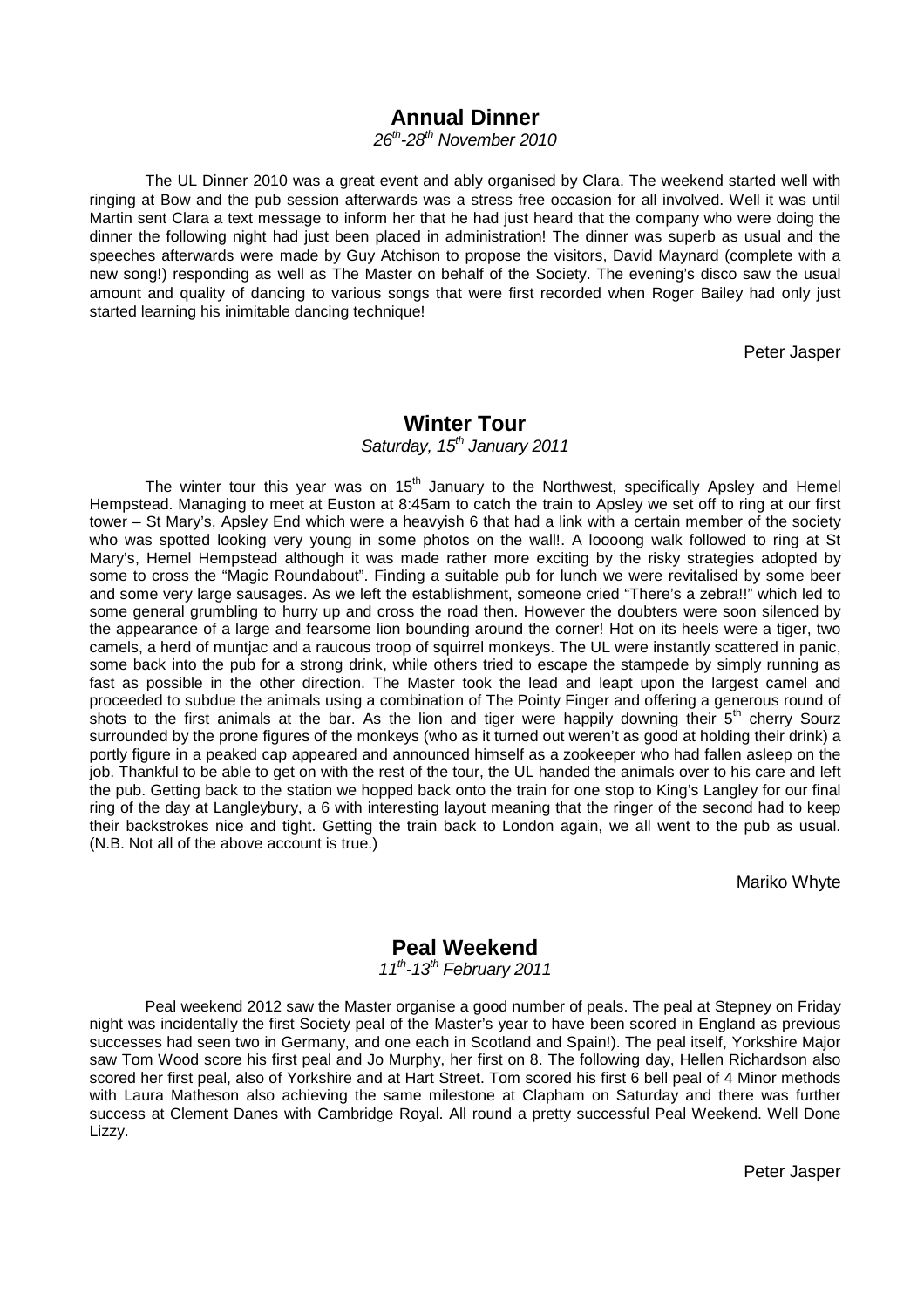# **Pancake Party**

Tuesday,  $8<sup>th</sup>$  March 2011

The UL Pancake Party saw a small, but select group of UL stalwarts ensuring that all supplies of fatty foods and other items that need to be given up for Lent were used up in the traditional manner before the annual fast until Easter started (or, for the slightly less religious, a good excuse to eat pancakes and drink heavily!). The batter was provided by Rupert and Jenny with the vast majority of the cooking completed expertly by Rupert who is obviously very well practised at tossing.

As well as the traditional lemon and sugar topping for the pancakes, there were huge numbers of mini sausage rolls, crisps and ice cream (the latter of these doesn't work brilliantly on paper plates in a warm room, but was rather a lot of fun nonetheless)! Other pancake fillings included bolognaise and cheese, as well as nutella, sliced mangos and most popular of all must be LL's genius contribution of condensed milk and chocolate stars, possibly the sweetest pancake topping in the world...ever and surely from this year forth, a regular UL pancake topping!

Fortunately, there was no repeat of the infamous "Dirt Pancake" this year although that may have been more to do with the fact that Rupert's boss came along to the party as well (don't worry, the usual "battlelines" were drawn up with ringers and non-ringers sitting on opposite sides of the room (with the UL nearest the food) and neither side interacting too much with the other)!

I believe there were plans to use a Paella Pan to flip the UL's largest ever pancake, but I think Jenny, quite sensibly, put her foot down on the inevitable mess this would have caused. The Pancake Party also gave a chance for us all to say goodbye to Laura for whom this was her last UL event before jetting off to the Solomon Islands for "work" in the South Pacific.

A huge thank you is due to both Rupert and Jenny for organising an excellent party where the only major destruction to their property was a row of coat hooks being knocked off the wall, wedging itself against the front door in the process and keeping Rupert out of his own house temporarily! I look forward to Pancake Party 2012!!!

Peter Jasper

# **Easter Tour – South Wales**

 $8<sup>th</sup>$ -10<sup>th</sup> April 2011

The 2011 Easter Tour saw a select group of UL members venture abroad to the other side of the Severn Estuary and visit the Land of Jones. As well as the ringing at the beautiful Abergavenny, the UL went down the Big Pit coal mine involving dressing up in mining clothes and getting a miner's lamp to play with as well! The following day saw us head to a steam railway (mainly to keep Nick Jones quiet) as well as ringing at Merthyr Tydfil before heading back for a cheeky drink with the OUS (who had their outing in Devizes on the same weekend) on the way home. Thanks very much to Mariko for organising a great tour.

Peter Jasper

# **Tewkesbury Shield**

Saturday,  $7<sup>th</sup>$  May 2011

This year's Tewkesbury Shield saw the test piece being a touch of 360 Grandsire Caters. Their comments on each team were as follows :

**Team 1 (Hereford Diocesan Guild, peal speed 3h 20m)**: the ends of the changes were a little variable, with either bells in 8-9 stretching out or the tenor driving in. Small problems at the end of 13th and 15th leads. The little bells were rung well;

**Team 2 (Derby Diocesan Association, peal speed 3h 35m)**: the slowest ringing of the day. Very strongly controlled piece of ringing with a good beat set by the tenor. Reverse rounds were untidy! Such small hesitations as there were caused little or no disruption;

**Team 3 (Winchester and Portsmouth DG, peal speed 3h 19m)**: a more positive pace, but with a shaky start. Best ringing of the piece came in the middle section, apart from the musical half-way course end;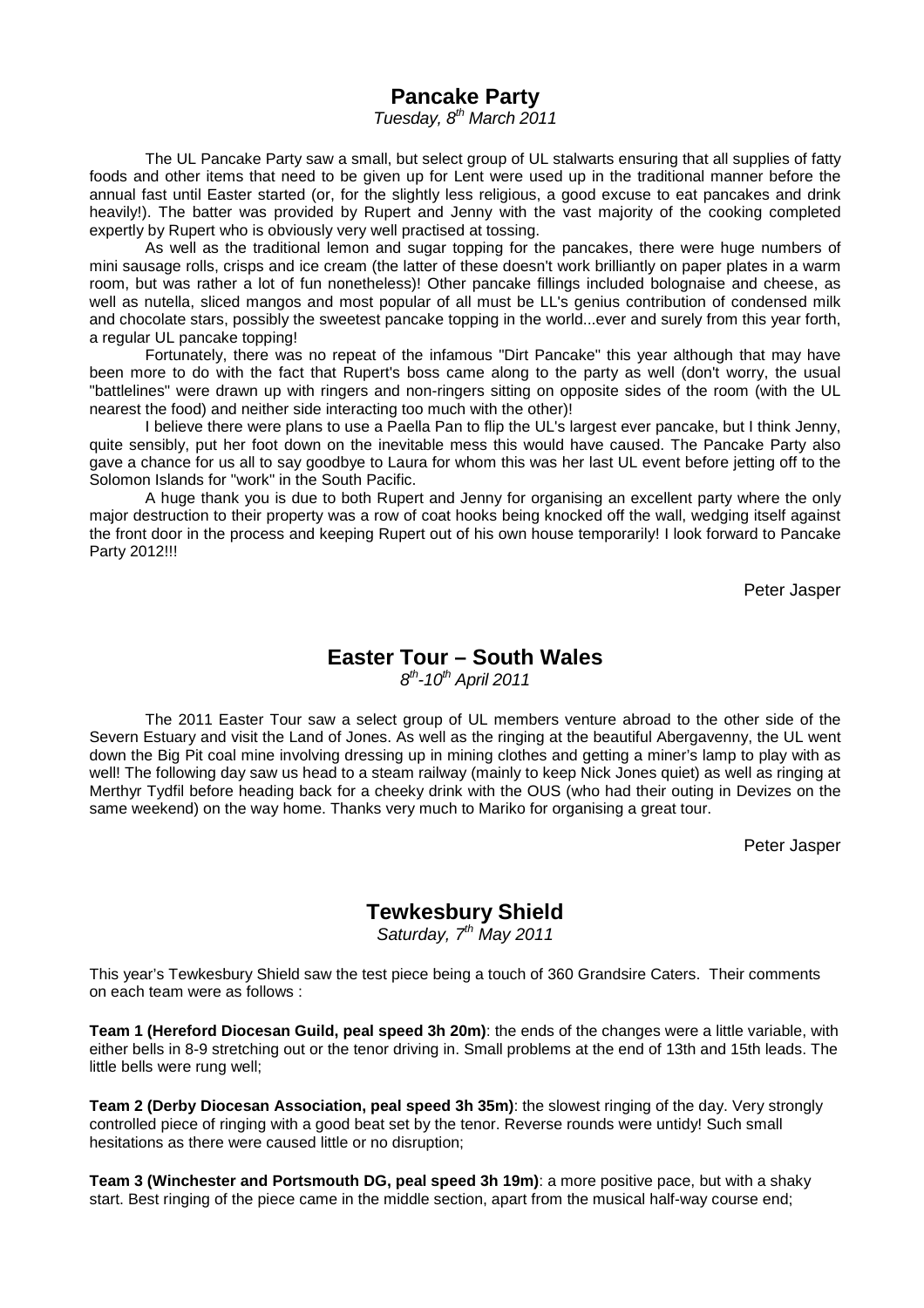**Team 4 (University of London, peal speed 3h 23m)**: recovered nerves and completed test piece after a catastrophic practice. Tenor a little sluggish. Accrued faults throughout;

**Team 5 (Oxford Society, peal speed 3h 34m)**: another steady paced piece. Like the curate's egg, excellent but only in parts. Possibly a method mistake at the start of the 16th lead. The leading was a little inconsistent;

**Team 6 (Worcestershire & Districts, peal speed 3h 30m)**: a piece with an uncertain rhythm. Some bells trying to push it along, others holding back. Consistent accrual of faults. Two emergency sirens during this piece and the birds in our garden certainly seemed to sing loudly!

**Team 7 (Oxford Diocesan Guild, peal speed 3h 25m)**: a piece that failed to fulfil its initial promise, although rung at a confident pace. Small error at the beginning of the 15th lead;

**Team 8 (Bath & Wells, peal speed 3h 32m)**: another piece with an uncertain pace that never fully settled. Unfortunately, many of the faults were accumulated by two bells;

**Team 9 (Gloucester and Bristol, peal speed 3h 17m)**: the fastest ringing of the day. Brisk and confident, a band with a common purpose. There were however minor inconsistencies throughout. Enjoyable nonetheless. The results were:

1st Derby DA (66 faults) 2nd Gloucester &Bristol (76 faults) 3rd Oxford Society (88 faults) 4th Oxford DG (103 faults) 5th Winchester and Portsmouth DG (110 faults) 6th Hereford DG (116 faults) 7th Bath & Wells (129 faults) 8th Worcestershire & Districts (148 faults) 9th University of London (174 faults)

Hmmmm springs to mind, Better luck next year!!!!!

Peter Jasper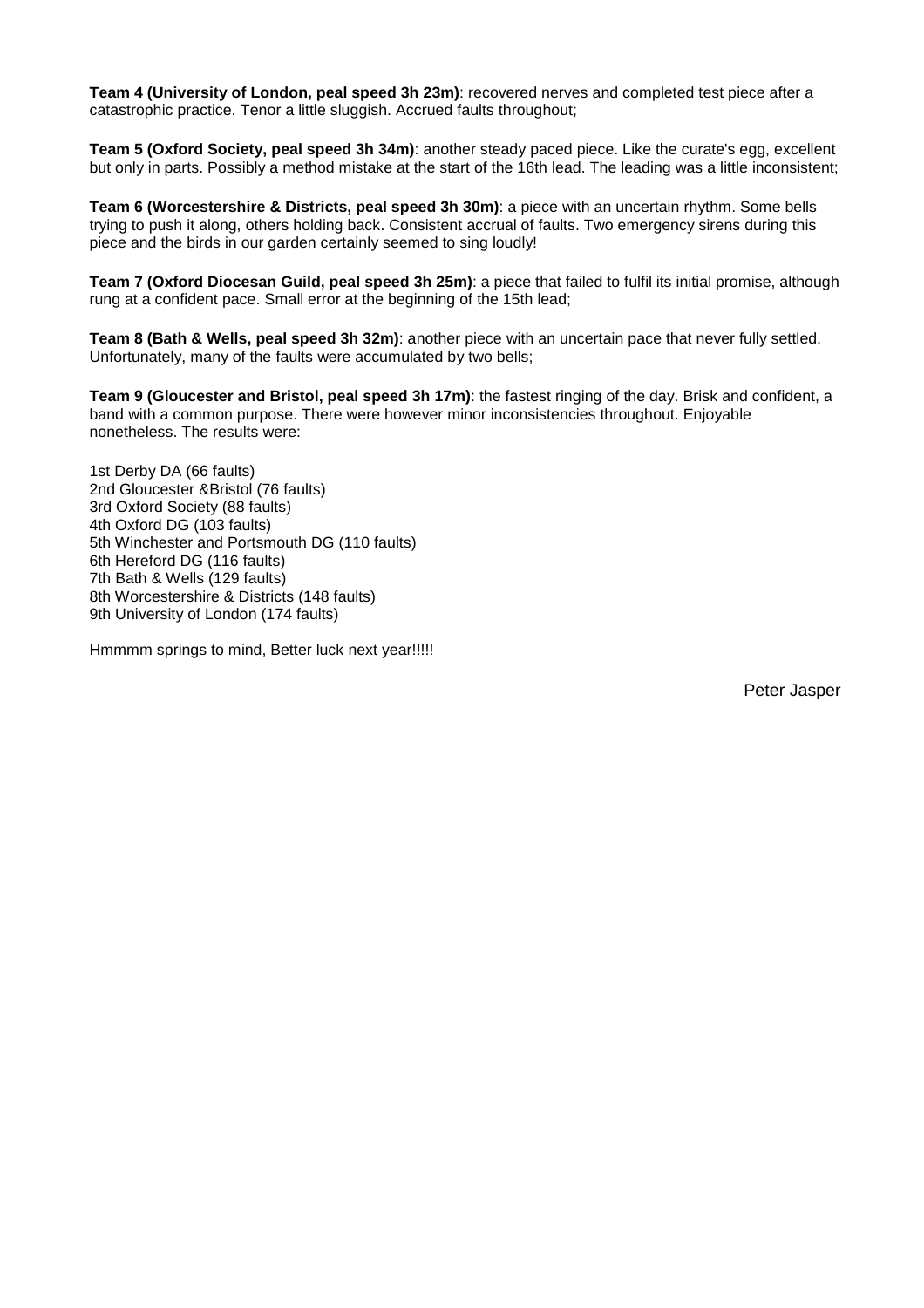#### **Peals Rung for the ULSCR in 2010-11**

**BONN**, Germany, Talstrasse 5, Muffendorf Friday 4 June 2010 2h24 (size 13) **5120 Spliced Surprise Major**  (4 methods: 1440 Lincolnshire; 1280 each Cambridge and Yorkshire; 1120 Rutland; 74 changes of method, all the work) Comp. John S Warboys 1-2 Nicholas W Jones 3-4 Michael J Trimm (C) 5-6 Roger Bailey 7-8 Brian P Diserans First peal at the venue. RW page ref 5119.0589

**BONN**, Talstrasse 5, Muffendorf, Germany Saturday 5 June 2010 2h28 (size 13) **5184 Pudsey Surprise Major**  Comp. Stephen Ivin 1-2 Sheila Dickson 3-4 Nicholas W Jones 5-6 Michael J Trimm 7-8 Roger Bailey (C) First of Pudsey: 1-2. Remembering Stephen Ivin. RW page ref 5149.0011

**INVERARAY**, Argyll and Bute, Scotland, All Saints Saturday 4 September 2010 3h51 (41-2-8) **5080 Bristol Surprise Royal**  Comp. Robert W Lee

1 Michael J Trimm (C)

2 Clare E F Dyer 3 Heather M Forster 4 Tessa K Beadman 5 Charles W G Herriott 6 Katherine L Town 7 Martin J Cansdale 8 Andrew J Graham 9 Oliver D Cross 10 Andrew P F Bradford First peal of Surprise in hand: 1-2. Stage 2 of the Inveraray Triatholon, which was successfully completed later this day by the ringers of 3, 5, 6, 7, 8 and 10. RW page ref 5166.0421

**BARCELONA**, Spain, Torre Gironda Residence Hall Saturday 15 January 2011 2h10 (size 8) **5088 Kent Treble Bob Major**  Comp. Robert D S Brown 1-2 Lucy M Bricheno 3-4 Michael J Trimm (C) 5-6 Roger Bailey 7-8 Julia R Cater Believed to be the first peal rung on mainland Spain. RW page ref 5185.0916

**STEPNEY**, London E1, St George in the East Saturday 11 February 2011 2h48 (6-0-9) **5056 Yorkshire Surprise Major**  Comp. A J Cox 1 Heather M Forster 2 Sarah M Garlick 3 Joanna Murphy 4 Thomas P Wood 5 Andrew J Graham (C) 6 Nicholas J Hartley 7 Andrew M Hills 8 Martin J Cansdale First peal: 4. First peal on 8: 3. Rung for ULSCR Peal Weekend. RW page ref 5185.0916

**CLAPHAM**, London SW4, Holy Trinity Sunday 12 February 2011 2h19 (6-0-21) **5040 Minor**  (4 methods: 1440 each Cambridge Surprise, Beverley Surprise and Surfleet Surprise; 720 Plain Bob; 6 changes of method) 1 Laura M Matheson

- 2 Charles W G Herriott (C)
- 3 Thomas P Wood 4 Fiona M Wheeler
- 
- 5 Nicholas J Hartley 6 Andrew M Hills
- First peal on 6: 1 and 3.
- Rung as part of ULSCR peal weekend.
- RW page ref 5166.0421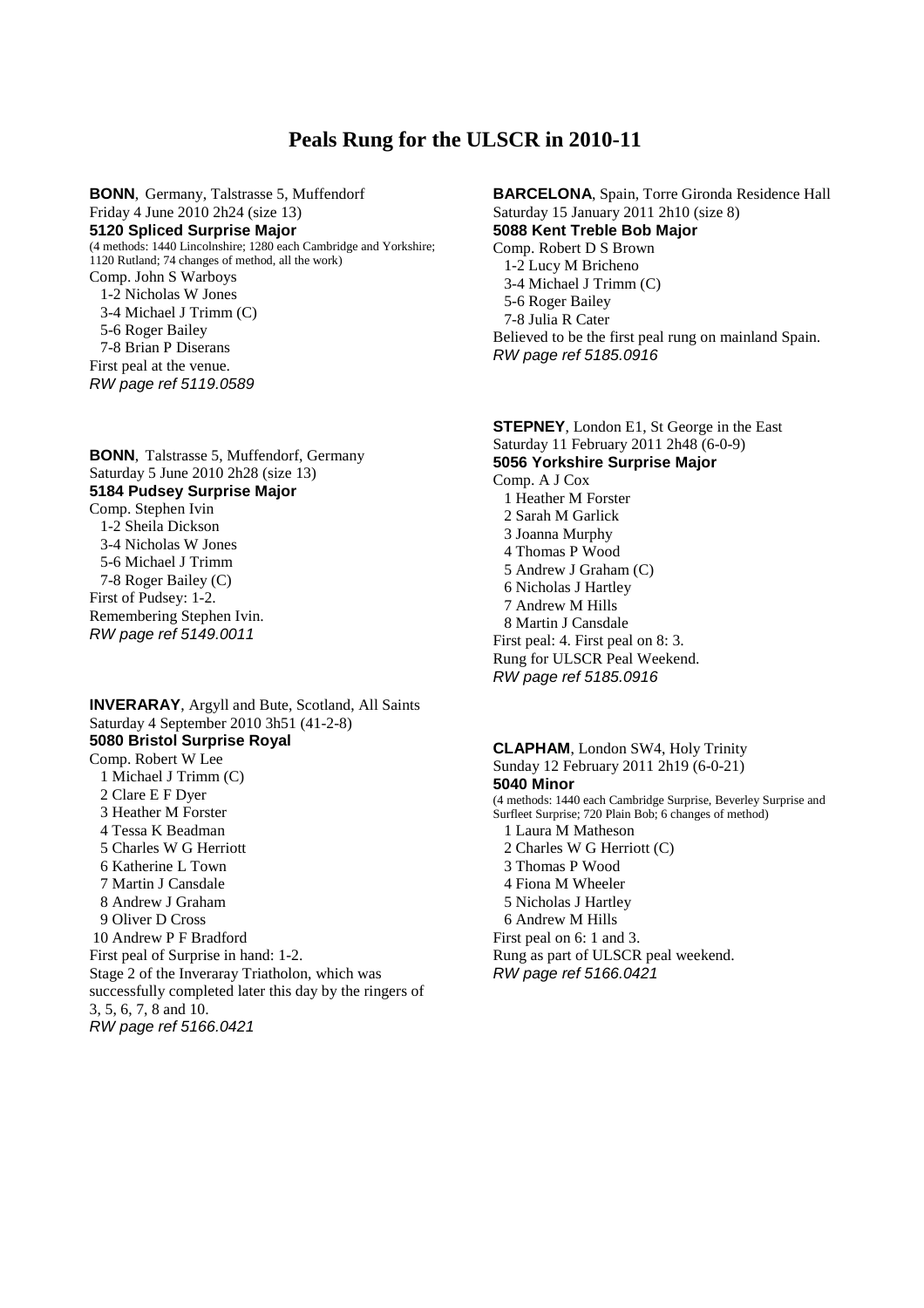**WESTMINSTER**, London WC2, St Clement Danes Saturday 12 February 2011 3h12 (21-1-23) **5080 Cambridge Surprise Royal**  Comp. G M Bradshaw 1 Jennifer C E Lane

2 Heather M Forster 3 Elizabeth L J Stokoe 4 Andrew J Graham (C) 5 Mariko H Whyte 6 Peter M Jasper 7 Geraldine R Forster 8 Michael R Crockett 9 Martin J Cansdale 10 Oliver D Cross Rung for Society Peal Weekend. RW page ref 5164.0367

**LONDON EC3**, St Olave, Hart Street Saturday 12 February 2011 2h44 (11-3-23) **5056 Yorkshire Surprise Major**  Comp. M S Bruce 1 Roger Bailey 2 Nicholas J Hartley 3 Hellen V Richardson 4 Martin J Cansdale 5 Katherine L Town 6 Andrew M Hills 7 Oliver D Cross (C) 8 Andrew J Graham First peal: 3. Rung for ULSCR Peal Weekend. RW page ref 5169.0526

**SOUTHWARK**, London SE1, Guy's Hospital Monday 21 February 2011 2h17 (size 15) **5088 Lincolnshire Surprise Major**  Comp. William Barton 1-2 Peter J Blight 3-4 Caroline M Ogilvie 5-6 Ruth Blackwell 7-8 Nicholas W Jones (C) Rung to mark the closure of Willesden High Level Jn signal box (operational 1930-2011)

RW page ref 5164.0367

**SOUTHWARK**, London SE1, Guy's Hospital Saturday 14 May 2011 2h24 (size 15) **5120 Spliced Surprise Major**  (8 methods: 896 Rutland; 704 each Lincolnshire and Yorkshire; 640 Cambridge; 576 each London, Pudsey and Superlative; 448 Bristol; 88 changes of method, all the work) Comp. Philip G K Davies 1-2 Oliver D Cross 3-4 Caroline M Ogilvie 5-6 Roger Bailey 7-8 Michael J Trimm (C) Rung on the Society's AGM Day and as a  $30<sup>th</sup>$  birthday compliment to Lucy Bricheno. RW page ref 5164.0367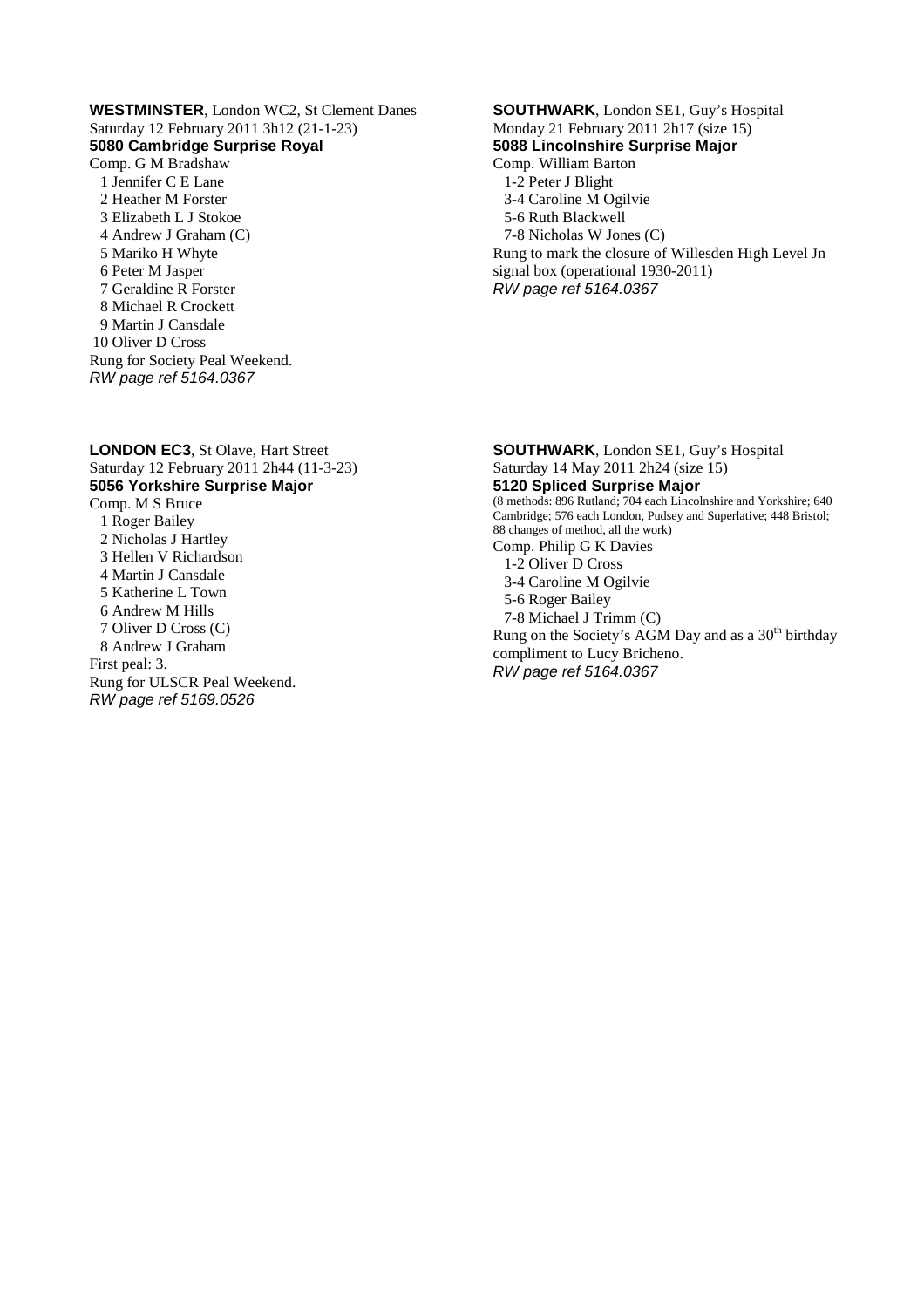# **Peals Rung for the St Olave's Society in 2010-11**

**SHOREDITCH**, London E1, St Leonard Sunday 16 May 2010 2h44 (8-3-3) **5040 Spliced Surprise Major**  (23 methods: 224 each Ashtead, Brislington, Bristol, Cambridge, Cassiobury, Coney Street, Double Dublin, Ealing, Falmouth,

Glasgow, Ipswich, Jersey, Lessness, Lincolnshire, Lindum, London, Peterborough, Stonebow, Superlative, Weatheroak, Wembley, Yorkshire; 112 Little Shambles; 160 changes of method, all the work) Comp. D G Hull

1 Elizabeth L J Stokoe 2 Andrew J Graham (C) 3 Heather M Forster 4 Graham M Bradshaw 5 Charles W G Herriott 6 David G Maynard 7 Martin J Cansdale 8 Peter Valuks RW page ref 5164.0367

**WESTMINSTER**, London WC2, St Clement Danes Saturday 3 July 2010 3h16 (21-1-23) **5040 Bristol Surprise Royal**  Comp. John S Warboys 1 Paul J Tiebout 2 Ian R Fielding 3 Heather M Forster 4 Shirley E McGill 5 Benjamin D Constant 6 Adam S Greenley 7 Oliver D Cross (C) 8 Peter I Harrison 9 Andrew J Graham 10 Andrew P F Bradford RW page ref 5164.0367

**LONDON EC3**, St Magnus the Martyr, Lower Thames Street Saturday 27 November 2010 3h17 (26-3-9) **5088 Orion Surprise Maximus**  Comp. A J Graham 1 Joanna M Ainsworth 2 Charles W G Herriott 3 Ian R Fielding 4 Shirley E McGill 5 Andrew J Graham (C) 6 Tessa K Beadman 7 Michael J Trimm 8 Mary E Holden 9 Graham M Bradshaw 10 Richard M Hobbs 11 Oliver D Cross 12 Ian K Bushell Rung on the morning of the ULSCR's  $65<sup>th</sup>$  Dinner RW page ref 5164.0367

**LUNDY ISLAND**, Devon, St Helen Saturday 19 February 2011 2h38 (13-1-18) **5000 Spliced Surprise Royal**  (4 methods: 1280 Superlative No 2; 1240 each Bristol, Cambridge and London No 3; 101 changes of method, all the work) Comp. R C Kippin 1 Leigh D G Simpson 2 Heather M Forster 3 Elizabeth L J Stokoe 4 Andrew J Graham (C) 5 Luke T W Smith 6 Tessa K Beadman 7 Michael J Trimm 8 Oliver D Cross 9 Robert W Lee 10 Henry D Coggill Rung in celebration of the life of Ernest G Orland of Market Deeping on the day of his memorial service. RW page ref 5164.0367

**LONDON EC3**, St Olave, Hart Street Saturday 1 May 2011 2h58 (11-3-23) **5088 Bristol Surprise Major**  Comp. D Morrison 1 Adrian R Udal 2 Roger Bailey 3 Michael R Crockett 4 Mariko H Whyte 5 Jonathan R Slack 6 D Robert C Sworder 7 Martin J Cansdale 8 Peter M Jasper First peal on 8 as conductor Rung in celebration of the wedding of HRH Prince William and Miss Catherine Middleton. RW page ref 5169.0526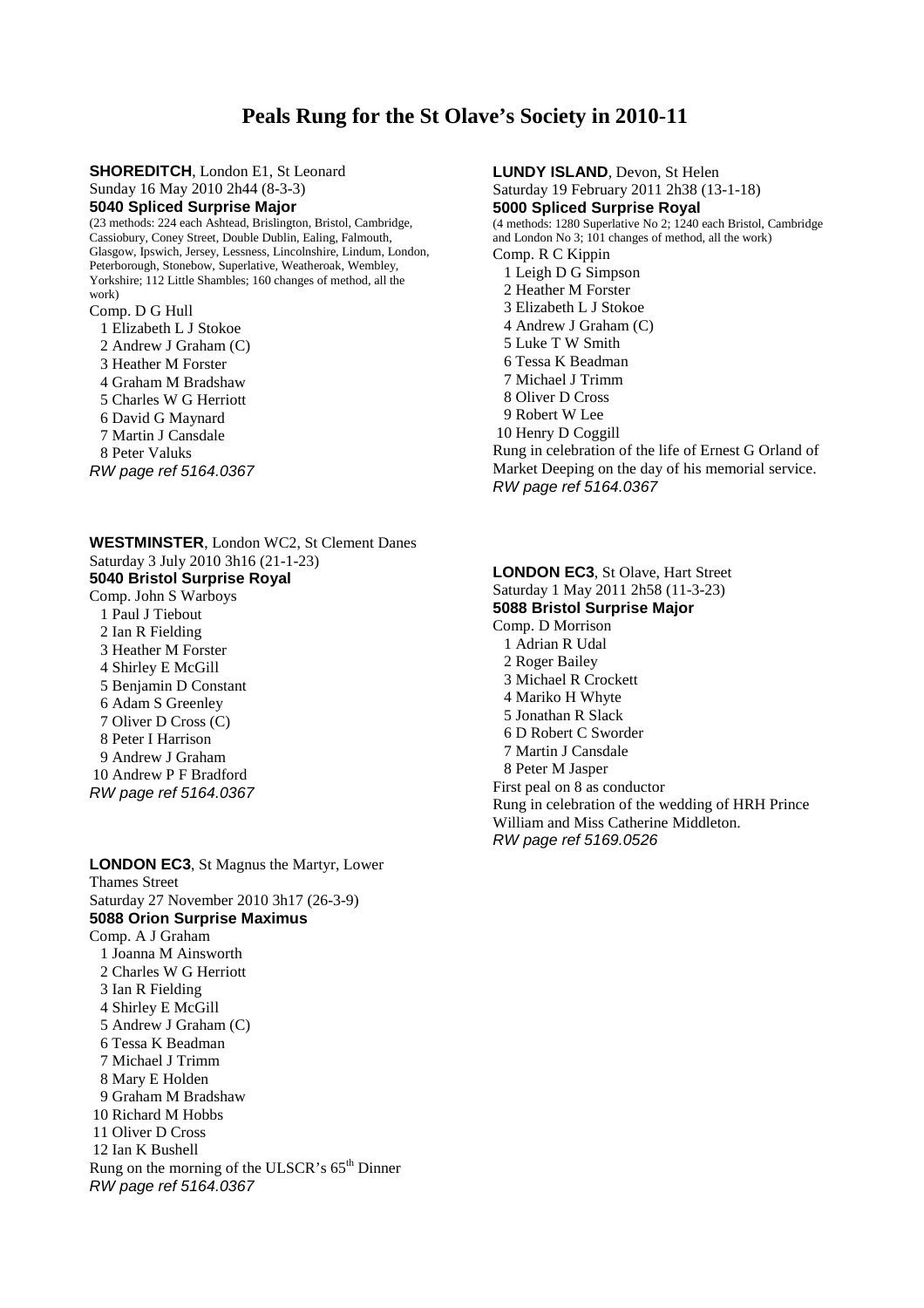#### **Compositions**

#### **5088 Bristol Surprise Major Donald F Morrison (no.55)**

```
 23456 M B W H 
------------------- 
 35642 2 1 
 32654 1 4 1 
 42356 - 1 
------------------- 
3-part.
```
Contains 21 56s, 15 65s, 9 8756s; 18 8765s off the front, 15 8756s off the front, 12 5678s off the front, 9 6578s off the front; back rounds, tittums, 50 little-bell roll-ups. Rung for the St Olave's Society at St Olave, Hart Street on 1 May 2011, conducted by Peter M Jasper.

#### **5080 Bristol Surprise Royal Robert W Lee**

| 23456789 | 7ths 6ths | м    | W    | H  |
|----------|-----------|------|------|----|
| 63452    |           |      |      |    |
|          |           | s    |      |    |
| 64352    | SS        |      |      | S  |
| (56342)  | SS        |      |      |    |
| (24365)  |           | S    | $2*$ |    |
| (64523)  |           | $2+$ | S    |    |
| 43526    |           |      |      | 2. |
| (25634)  |           |      |      |    |
| 35792468 | s3rds     |      |      | s  |
| 67432589 | s4ths     |      |      |    |
| 234567   | S         |      |      |    |
|          |           |      |      |    |

 $2* = s-, 2+ = -s.$  4ths place calls. Rung for the ULSCR at All Saints, Inveraray on 4 September 2010, conducted by Michael J Trimm.

#### **5040 Bristol Surprise Royal John S Warboys**

| 23456 7ths 6ths M |      |      |   | W             | H    |        |
|-------------------|------|------|---|---------------|------|--------|
| 34256             |      |      |   |               | ?∗   |        |
| 64253             |      |      | s |               |      |        |
| 56342             |      | $2*$ |   |               |      |        |
| 23465             | $2+$ |      | s |               | $3+$ |        |
| 65432             |      |      | S |               |      |        |
| 23456             | $2+$ |      | s |               |      |        |
|                   |      |      |   |               |      |        |
|                   |      |      |   | $\sim$ $\sim$ |      | $\sim$ |

 $3* = s-s$ ,  $3+ = -s-$ ,  $2* = s-$ ,  $2+ = -s$ . 4ths place calls. Rung for the St Olave's Society at St Clement Danes, Westminster on 3 July 2010, conducted by Oliver D Cross.

#### **5090 Cambridge Surprise Major Brian D Price**

| 23456   | R | м | W | H |
|---------|---|---|---|---|
|         |   |   |   |   |
| 42356   |   |   |   |   |
| 25463   |   | 2 | 2 | 3 |
| 34562   |   |   |   |   |
| 63542   |   |   |   | 3 |
| 34625   |   |   |   | 3 |
| 34256   |   | 2 | 2 |   |
| 53246   |   |   |   |   |
| 42635   |   |   |   |   |
| 56234   |   |   |   |   |
| 26435   |   |   |   |   |
| 63254   |   |   |   |   |
| 62534   |   |   |   | 2 |
| (32456) |   |   | s |   |
|         |   |   |   |   |

Contains 51 cru's.

Rung for the St Olave's Society at Ashlyns, High Lane, Haslemere on 29 July 2010, conducted by William S Croft; and for the ULSCR at Guy's Hospital, Southwark on 14 March 2011, conducted by Roger Bailey.

#### **5080 Cambridge Surprise Royal Graham M Bradshaw**

| 23456 M W   |   |       | H                                       |  |
|-------------|---|-------|-----------------------------------------|--|
| $53642 - s$ |   |       | SS                                      |  |
| 43652       | S |       |                                         |  |
| 35426       |   | I,V   |                                         |  |
| 42356       |   | $-$ a |                                         |  |
| 54326       |   |       |                                         |  |
| 42563       |   | I,V   |                                         |  |
| 64523       |   | $-$ a |                                         |  |
| $23456 - 2$ |   |       | 2                                       |  |
|             |   |       | a = O,F,I. Omit 2 courses.              |  |
|             |   |       | Contains 18 56s; 124 little-bell roll-  |  |
| ups.        |   |       |                                         |  |
|             |   |       | Rung for the ULSCR at St Clement Danes, |  |
|             |   |       | Westminster on 12 February 2011,<br>.   |  |

conducted by Andrew J Graham (second OFI omitted).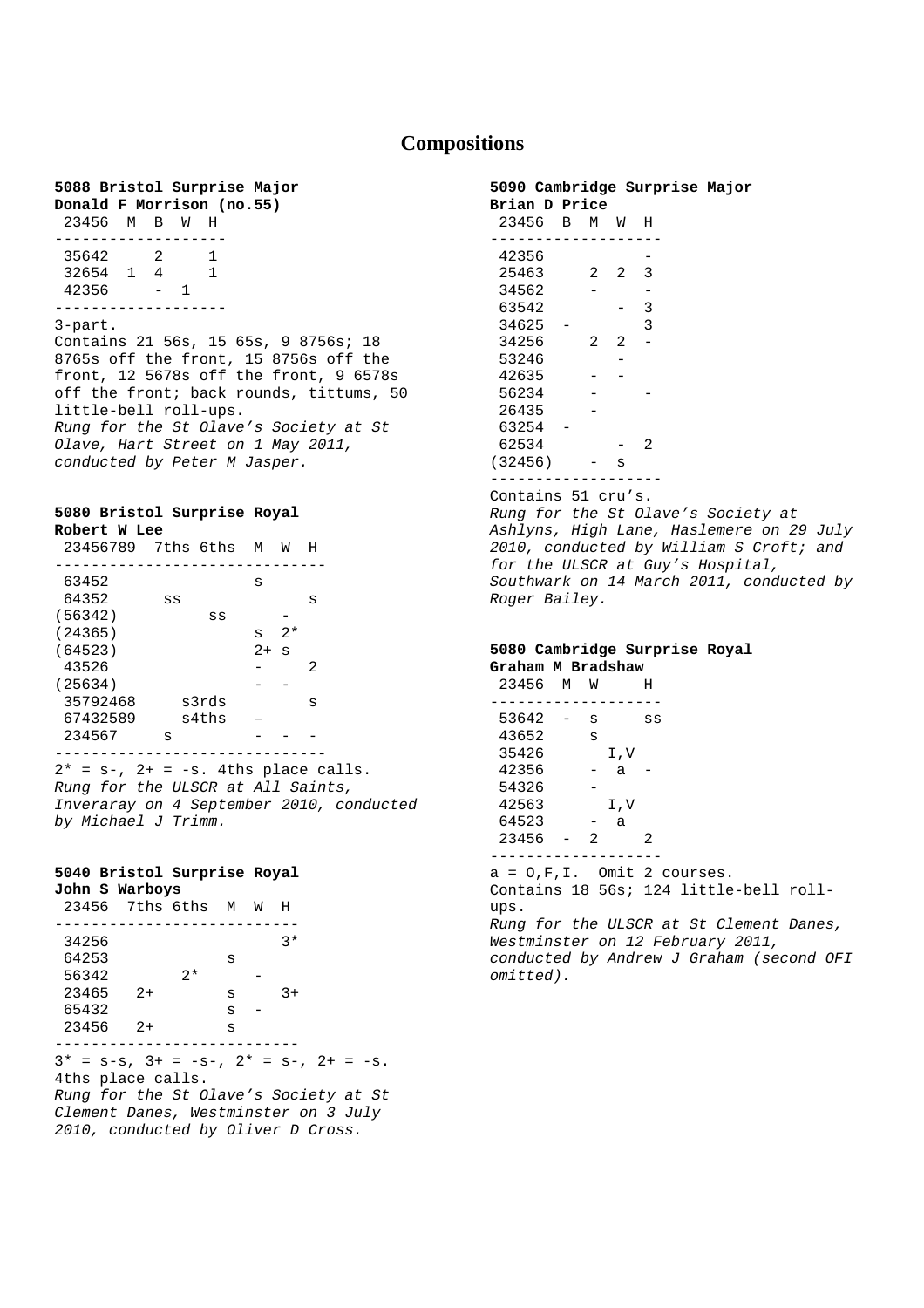#### **5088 Kent Treble Bob Major Robert D S Brown**

| 46325<br>$\overline{a}$<br>2<br>$F$ , I<br>1<br>36245<br>2<br>1<br>$\mathfrak{D}$<br>32465<br>1.<br>64523<br>1<br>$\mathbf{1}$<br>23645<br>2 |  |
|----------------------------------------------------------------------------------------------------------------------------------------------|--|

#### 3-part.

Contains 132 cru's, including 22 56s & 22 65s; 34 little-bell roll-ups; Tittums. Rung for the ULSCR at Torre Girona Residence Hall, Barcelona on 15 January 2011, conducted by Michael J Trimm.

#### **5088 Lincolnshire Surprise Major William Barton**

| 23456 | - R | M | M | H |  |
|-------|-----|---|---|---|--|
|       |     |   |   |   |  |
| 54632 |     |   |   |   |  |
| 43526 | -   |   |   | ર |  |
| 32654 |     |   |   |   |  |

 42356 2 -------------------

#### 3-part.

Contains 60 cru's, including 21 56s. Rung for the ULSCR at Guy's Hospital, Southwark on 21 February 2011, conducted by Nicholas W Jones.

#### **5088 Orion Surprise Maximus Andrew J Graham**

| 234567890E         | M |           |   | W    | H |
|--------------------|---|-----------|---|------|---|
| 34256              |   |           |   |      | 2 |
| 573624             | 2 |           | S | S    |   |
| 534627             |   |           | S | $3*$ | 2 |
| 674523             |   |           | S | S    |   |
| 654327             |   |           | S | $2*$ |   |
| 64238507E9         |   | 0,sF      |   |      |   |
| 436527890E         |   | I,s2      |   |      |   |
| 23456              | 2 | a         |   |      |   |
|                    |   |           |   |      |   |
| $= s--, 2*$<br>* 3 |   | $= S^-$ . |   |      |   |

 $a = 0, sF, s2, 0.$ 

Rung for the St Olave's Society at St Magnus the Martyr, London Bridge on 27 November 2010, conducted by Andrew J Graham.

#### **5184 Pudsey Surprise Major Stephen Ivin (RW 1956, p203)**  23456 B M W H ------------------- 45236 - - 62534 - - 62345 - -  $46325$ <br> $-2624$  -53624 24365 2 23645 - 2 ------------------- 3-part.

Contains 15 combination course-ends (69 cru's). Rung for the ULSCR at Talstrasse 5, Bonn on 5 June 2010, conducted by Roger Bailey.

#### **5056 Yorkshire Surprise Major Michael S Bruce**

| 234567 | V | в | М | W  |    | Η              |
|--------|---|---|---|----|----|----------------|
| 34256  |   |   |   |    |    | 2              |
| 53246  |   |   |   |    |    |                |
| 26345  |   |   | s |    |    |                |
| 34265  |   |   |   |    |    |                |
| 432756 |   |   |   |    |    | 3              |
| 423657 |   |   |   |    |    | $\overline{2}$ |
| 53264  |   |   |   |    |    |                |
| 32564  |   |   |   | SS |    | 2              |
| 63245  |   |   |   |    |    | $\overline{2}$ |
| 375246 |   |   | s |    | sT | 3              |
| 452367 |   |   |   | 3  | sF |                |
| 23456  |   |   |   |    |    |                |
|        |   |   |   |    |    |                |

Contains 86 cru's; 19 2468s, 16 7568s; Queens, Whittingtons & Tittums. Rung for the ULSCR at St Olave, Hart Street on 12 February 2011, conducted by Oliver D Cross.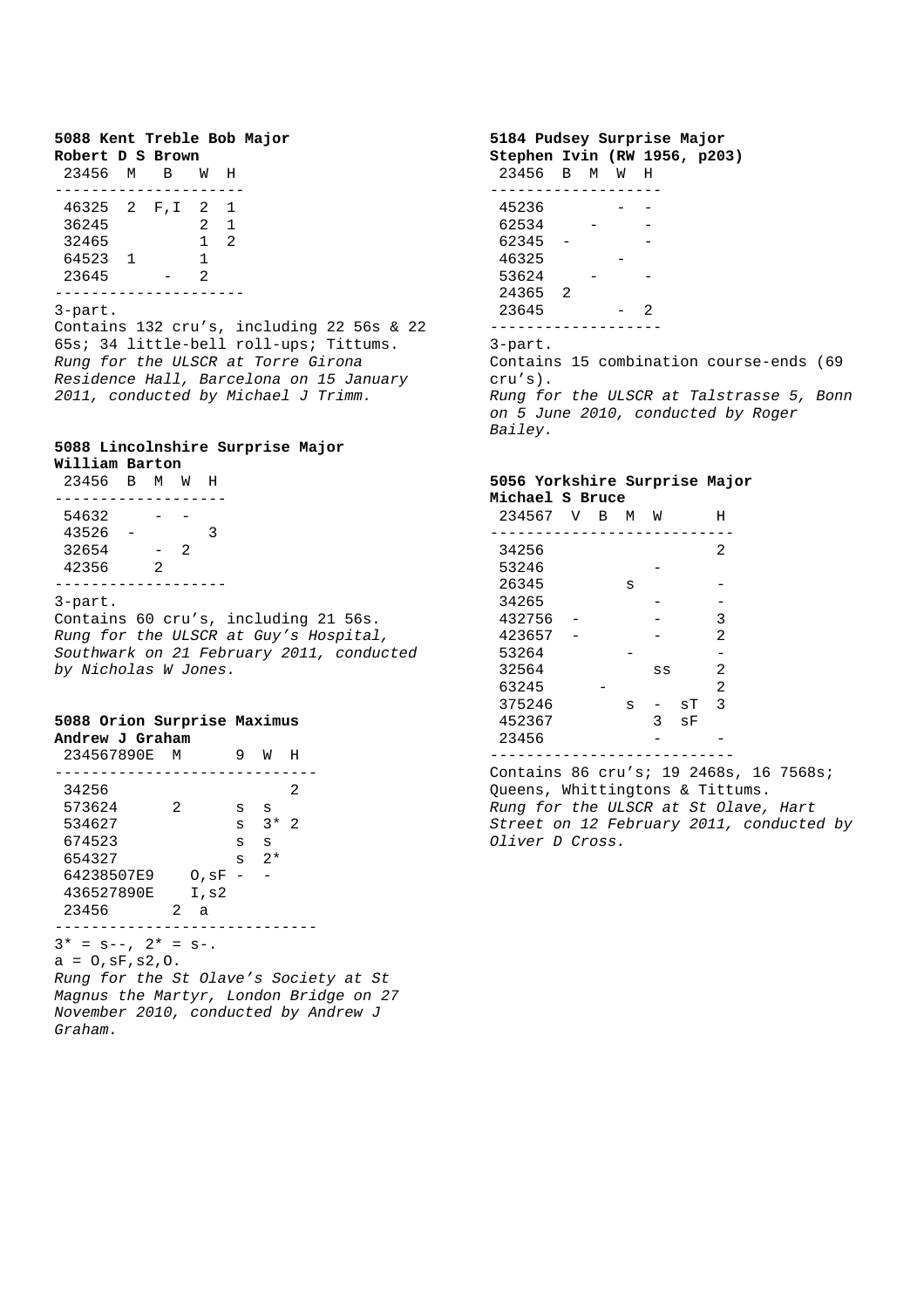|               |  | 5056 Yorkshire Surprise Major |  |
|---------------|--|-------------------------------|--|
| Anthony J Cox |  |                               |  |

| Alluluuy | U  | ີບບໍລ |   |    |   |
|----------|----|-------|---|----|---|
| 234567   | V  | М     | W |    | Η |
|          |    |       |   |    |   |
| 34256    |    |       |   |    | 2 |
| 32546    |    |       |   |    | 2 |
| 472536   |    |       | 3 | sT |   |
| 532467   | SS | 3     |   | sF |   |
| 62345    |    | S     |   |    | S |
| 42365    |    |       | S |    | 3 |
| 63245    |    |       | S |    | S |
| 537246   |    | s     |   | sT |   |
| 325647   |    |       |   | Ι  | 3 |
| 45236    |    |       |   | sF |   |
| 23456    |    |       |   |    |   |
|          |    |       |   |    |   |

Contains 94 cru's, including 22 56s & 19 65s; 22 8765s; 13 8765s off the front; Queens, Tittums & Kings. Rung for the ULSCR at St George-in-the East, Stepney on 11 February 2011, conducted by Andrew J Graham.

#### **5024 Yorkshire Surprise Major**

|           |  |   |      |                |   | Stephen Ivin (RW 1960, p143/179) |
|-----------|--|---|------|----------------|---|----------------------------------|
| 23456 B M |  |   | W    | $_{\rm H}$     |   |                                  |
| 52436     |  |   |      | 3              |   |                                  |
| 43526     |  |   |      |                |   |                                  |
| 32465     |  |   |      |                | Χ |                                  |
| 46325     |  |   |      |                |   |                                  |
| 23564     |  |   |      |                |   |                                  |
| 62345     |  | X |      |                |   |                                  |
| 34625     |  |   |      |                | Υ |                                  |
| 42356     |  |   |      |                |   |                                  |
| 23645     |  |   | 2Y - | $\overline{2}$ |   |                                  |
| 42635     |  |   |      | 3              |   |                                  |
| 23456     |  |   |      |                |   |                                  |
|           |  |   |      |                |   |                                  |

Contains 59 cru's. Rung for the ULSCR at Guy's Hospital, Southwark on 17 June 2010, conducted by Roger Bailey.

#### **5120 Spliced Surprise Major (4 methods) John S Warboys**

| 23456                                     | M | B. | H. | Methods                                                 |
|-------------------------------------------|---|----|----|---------------------------------------------------------|
| 43652<br>63254<br>23564<br>52364<br>35264 |   |    |    | R/YNNN<br>YYY/CCCC<br>NNC/RR/RRR/<br>CYNNYYY/<br>CCRNN/ |
|                                           |   |    |    |                                                         |

#### 5-part.

Contains 1440 Lincolnshire (N); 1280 each Cambridge, Yorkshire; 1120 Rutland; 74 changes of method, all the work; 55 cru's; Tittums. Rung for the ULSCR at Talstrasse 5, Bonn on 4 June 2010, conducted by Michael J Trimm.

#### **5120 Spliced Surprise Major (8 methods) Philip G K Davies**

| 23456 | М | в | W | Η | Methods             |
|-------|---|---|---|---|---------------------|
|       |   |   |   |   |                     |
| 34256 |   |   |   | 2 | B/YYYCPNN/          |
| 52436 |   |   | 2 | 2 | RY/LLLLLRL/YYN/LYL/ |
| 35426 |   |   |   |   | RRRRRR/NSN          |
| 56423 |   |   |   | 2 | NNS/PSCY/SSSSSCS/   |
| 54263 |   |   |   | 2 | YCCY/R/NNNPR/       |
| 24653 |   |   |   |   | R/BBB/LRR/          |
| 65243 |   |   |   |   | RC/CPC/             |
| 32546 |   |   |   |   | CCP/NYPP/           |
| 24365 |   |   |   |   | PP/BBB              |
|       |   |   |   |   |                     |

#### 2-part.

Contains 896 Rutland; 704 each Lincolnshire (N), Yorkshire; 640 Cambridge; 576 each London, Pudsey, Superlative; 448 Bristol; 88 changes of method, all the work; 73 cru's. Rung for the ULSCR at Guy's Hospital, Southwark on 14 May 2011, conducted by Michael J Trimm.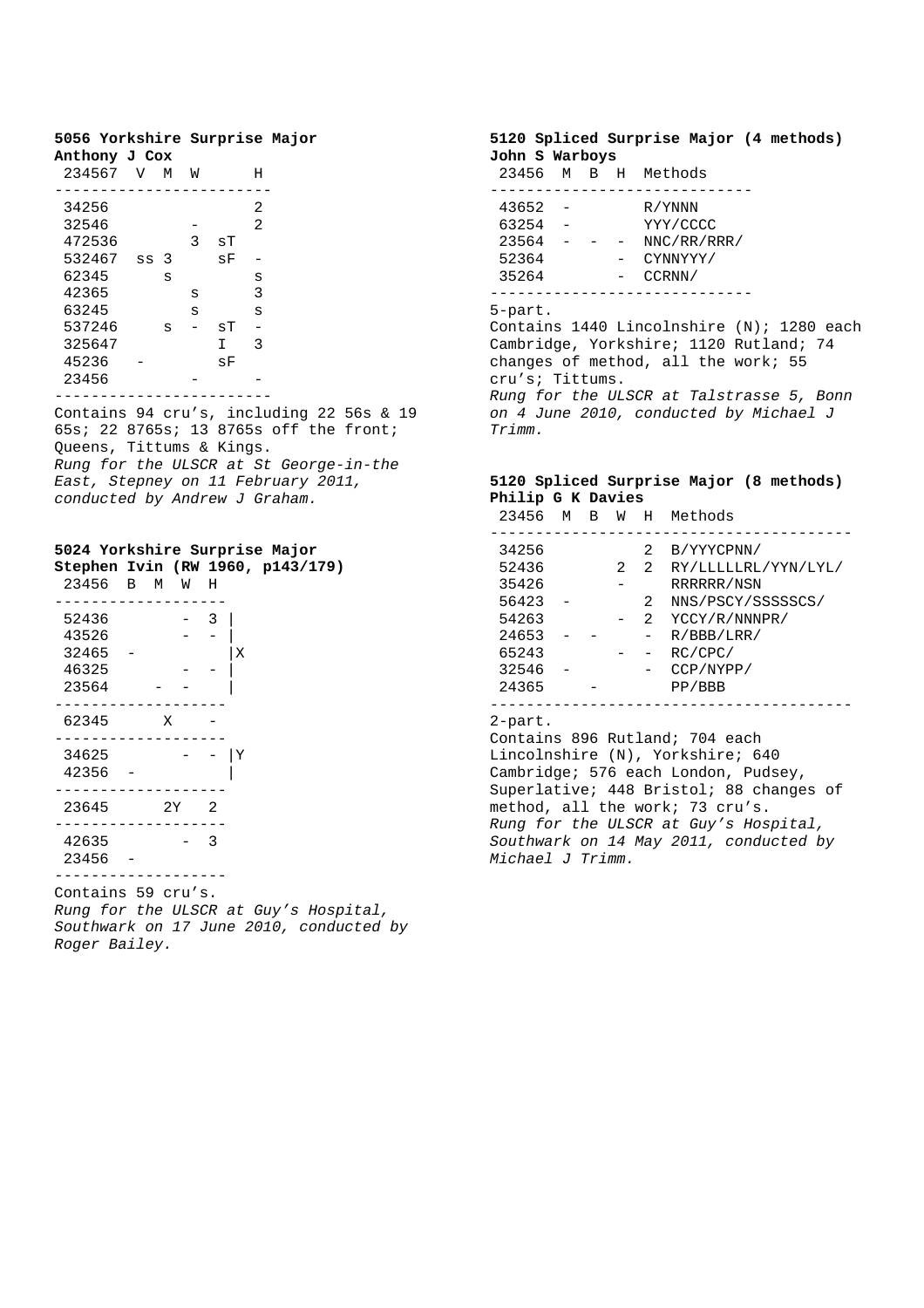|                               |                                    |  |              | 5040 Spliced Surprise Major (23 methods) |  |  |  |
|-------------------------------|------------------------------------|--|--------------|------------------------------------------|--|--|--|
|                               |                                    |  | David G Hull |                                          |  |  |  |
|                               | 2345678                            |  |              | Lessness                                 |  |  |  |
|                               | 4263857                            |  |              | Coney Street                             |  |  |  |
|                               | 6482735                            |  |              | Weatheroak                               |  |  |  |
|                               | - 3578264                          |  |              | Yorkshire                                |  |  |  |
|                               | 8654327                            |  |              | Ipswich                                  |  |  |  |
|                               | 7325486                            |  |              | Jersey                                   |  |  |  |
|                               | $-3586742$                         |  |              | Superlative                              |  |  |  |
|                               | $-5642378$                         |  |              | Glasgow                                  |  |  |  |
|                               | 6257483                            |  |              | London                                   |  |  |  |
|                               | - 4562378                          |  |              | Bristol                                  |  |  |  |
|                               | $-6452378$                         |  |              | Wembley                                  |  |  |  |
|                               | 5634827                            |  |              | Stonebow                                 |  |  |  |
|                               | 8375264                            |  |              | Brislington                              |  |  |  |
|                               | $-2783456$                         |  |              | Cassiobury                               |  |  |  |
|                               | $-3564782$                         |  |              | Double Dublin                            |  |  |  |
|                               | - 6354782                          |  |              | Little Shambles Little                   |  |  |  |
|                               | $-5634782$                         |  |              | Cambridge                                |  |  |  |
|                               | 4862573                            |  |              | Ashtead                                  |  |  |  |
|                               | 3576248                            |  |              | Ealing                                   |  |  |  |
|                               | 7325864                            |  |              | Peterborough                             |  |  |  |
|                               | $-8273456$                         |  |              | Lincolnshire                             |  |  |  |
|                               | 3526847                            |  |              | Lindum                                   |  |  |  |
|                               | 2385764                            |  |              | Falmouth                                 |  |  |  |
|                               | 7823456                            |  |              |                                          |  |  |  |
|                               | 7-part.                            |  |              |                                          |  |  |  |
|                               |                                    |  |              | Contains 224 each Ashtead, Brislington,  |  |  |  |
|                               |                                    |  |              | Bristol, Cambridge, Cassiobury, Coney    |  |  |  |
|                               |                                    |  |              | Street, Double Dublin, Ealing, Falmouth, |  |  |  |
|                               |                                    |  |              | Glasgow, Ipswich, Jersey, Lessness,      |  |  |  |
|                               |                                    |  |              | Lincolnshire, Lindum, London,            |  |  |  |
|                               |                                    |  |              | Peterborough, Stonebow, Superlative,     |  |  |  |
|                               |                                    |  |              | Weatheroak, Wembley, Yorkshire; 112      |  |  |  |
|                               |                                    |  |              | Little Shambles Little; 160 changes of   |  |  |  |
|                               |                                    |  |              | method, all the work.                    |  |  |  |
|                               |                                    |  |              | Rung for the St Olave's Society at St    |  |  |  |
|                               | Leonard, Shorditch on 16 May 2010, |  |              |                                          |  |  |  |
| conducted by Andrew J Graham. |                                    |  |              |                                          |  |  |  |

**5040 Spliced Surprise Royal (3 methods) Richard A Pearce** 

|                                        |  |  |      | 23456 M W H Methods                      |  |
|----------------------------------------|--|--|------|------------------------------------------|--|
| 52436                                  |  |  |      | NCYNC/CYNC                               |  |
| 35426                                  |  |  |      | YNCYN/NCYN                               |  |
| 64523 –                                |  |  |      | CYNC/YCNCY/                              |  |
| 56423                                  |  |  | $-$  | NYCYNYCYN/                               |  |
| $32465 - -$                            |  |  |      | - YCNC/Y/YNCY/                           |  |
| 43265                                  |  |  | $ -$ | CNCNYNYCY/                               |  |
| 24365                                  |  |  |      | CNYNCNYNC/                               |  |
|                                        |  |  |      |                                          |  |
| 2-part.                                |  |  |      |                                          |  |
|                                        |  |  |      | Contains 1680 each Cambridge,            |  |
|                                        |  |  |      | Lincolnshire (N), Yorkshire; 119 changes |  |
|                                        |  |  |      | of method, all the work.                 |  |
| Rung for the St Olave's Society at 55d |  |  |      |                                          |  |
| Cologne Road, Clapham Junction on 21   |  |  |      |                                          |  |
| November 2010, conducted by Richard A  |  |  |      |                                          |  |
| Pearce.                                |  |  |      |                                          |  |

#### **5000 Spliced Surprise Royal (4 methods) Robert C Kippin**

23456 M W H Methods

| 52436 |   |   | SL/SBBSC                |
|-------|---|---|-------------------------|
| 35426 |   |   | LB/L                    |
| 42356 |   |   | LS/SCLSCLB/             |
| 54326 |   |   | LS/L                    |
| 64235 |   | 2 | CBCBB/S/CLCSLSBC/L/     |
| 26435 |   |   | BL/                     |
| 43265 |   |   | LC/BSSLCS/              |
| 24365 |   |   | SBBSBC/                 |
| 32465 |   |   | BCCLCBB/                |
| 64523 |   |   | L/S/SLCSLSC             |
| 32546 |   |   | L/C/CSBBC/              |
| 43526 |   |   | LS/L                    |
| 24536 | 3 |   | CBCSLB/CBBBSB/SCSBB/B/L |
| 53246 |   |   | CL/L/                   |
| 25346 |   |   | CBSBBC/                 |
| 34256 |   |   | CL/CLCCLSB/             |
| 23456 |   |   | SSLSSLSCL/              |
|       |   |   |                         |

Contains 1280 Superlative (No.2); 1240 each Bristol, Cambridge, London (No.3); 101 changes of method, all the work. Yorkshire may be rung for Superlative (No.2) throughout. Rung for the St Olave's Society at St Helen, Lundy Island on 19 February 2011, conducted by Andrew J Graham.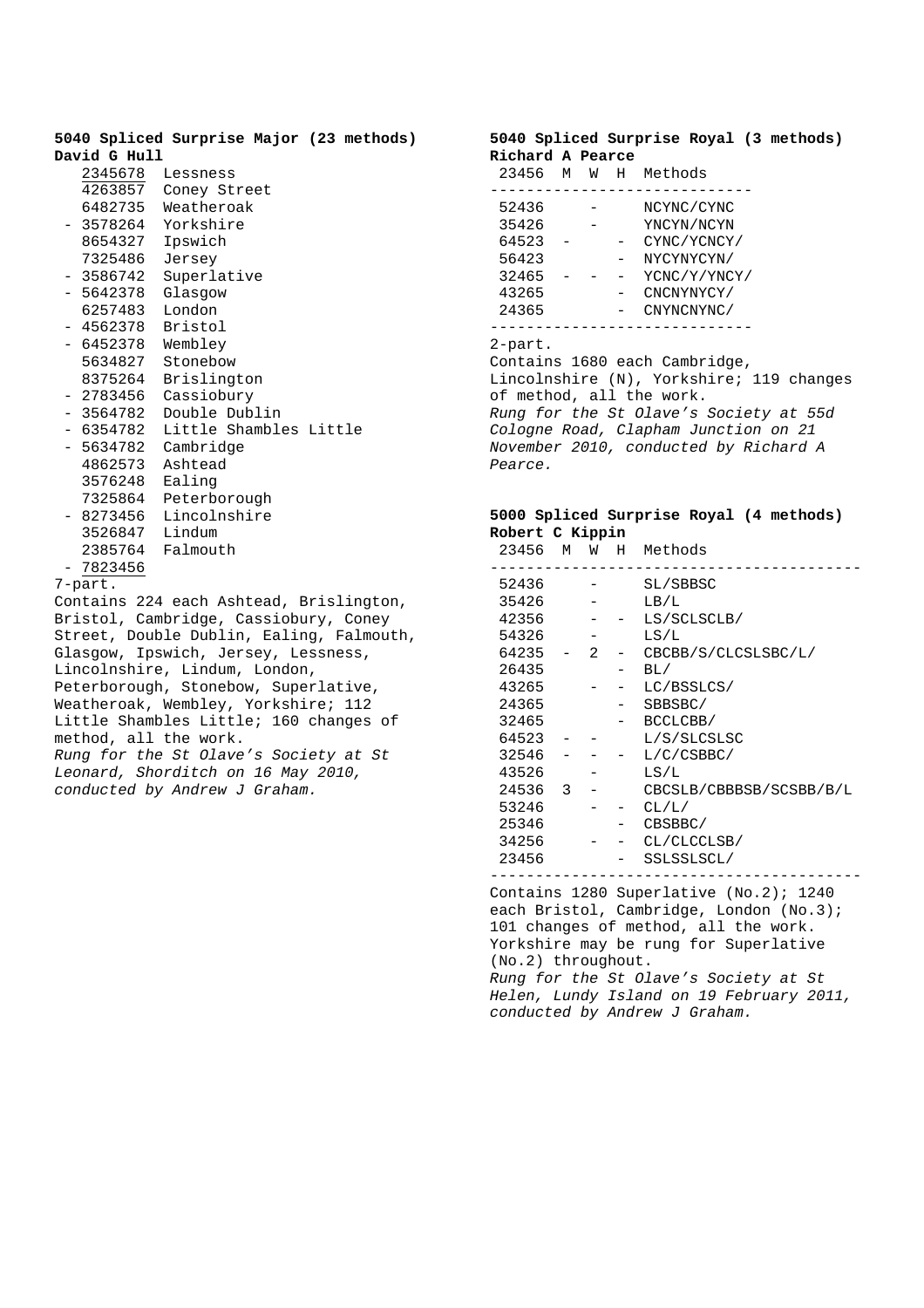#### **Quarter Peals Rung in 2010-11**

**MITCHAM**, London, SS Peter and Paul 22 May 2010 (14-2-20) **1320 Cambridge Surprise Minor**  1 Elizabeth L J Stokoe 2 Andrew M Hills 3 Thomas P Wood 4 Mariko H Whyte 5 Alan F R Bain 6 Peter M Jasper (C) First surprise: 3. Rung for National Be Nice to Nettles Week.

**COLLIERS WOOD**, London, Christ Church 29 May 2010 42m (6-0-19) **1260 Plain Bob Minor**  1 Thomas P Wood 2 Clara P Westlake (C) 3 Nicholas W Jones 4 Hellen V Richardson 5 Guy W Atchison 6 Quentin S A Jackson First minor inside: 4. First minor inside on tower bells: 5. Rung to commemorate the 70<sup>th</sup> Anniversary of Dunkirk.

**CLAPHAM COMMON**, London, Holy Trinity 29 May 2010 42m (6-0-21) **1320 Cambridge Surprise Minor**  1 Hellen V Richardson 2 Clara P Westlake 3 Thomas P Wood 4 Jennifer A Holden 5 Nicholas W Jones (C) 6 Quentin S A Jackson First treble bob: 1. Rung for Maya, daughter of UL member Greg Watson and Smitta Dutta, born on  $25<sup>th</sup>$  May 2010.

**CHELSEA**, London, All Saints, Old Church 2 June 2010 (10-2-12) **1320 Cambridge Surprise Minor**  1 Thomas P Wood 2 Hellen V Richardson 3 Jennifer A Holden 4 Peter M Jasper 5 Nicholas W Jones 6 Mariko H Whyte (C) First surprise inside: 2. First surprise as conductor. Rung for the anniversary of the coronation of HM Queen Elizabeth II **LONDON EC3**, St Olave (Ringing Chamber) 10 June 2010 50m (size 11) **1260 Plain Bob Minor**  1-2 Mariko H Whyte 3-4 Thomas P Wood 5-6 Nicholas W Jones (C) First in hand on an inside pair: 3-4.

**LONDON EC3**, St Katharine Cree 19 June 2010 (9-3-18) **1260 Reverse Canterbury Doubles**  1 Hugh Spalding 2 Hellen V Richardson 3 Guy W Atchison 4 Thomas P Wood 5 Peter M Jasper (C) 6 Mariko H Whyte First blows in method: 2, 3, 4.

**LONDON EC1**, St Bartholomew the Great, Smithfield 27 June 2010 43m (5½ cwt) **1260 Plain Bob Doubles**  1 Rachel C Aland 2 Alan F R Bain 3 Guy W Atchison 4 Thomas P Wood 5 Ed Gosden (C) For evensong.

**PIMLICO**, London, St Gabriel 2 July 2010 48m (15-3-10) **1344 Plain Bob Major**  1 Roger Bailey 2 Jennifer A Holden 3 Thomas D Baldwin 4 Elizabeth L J Stokoe 5 Nicholas W Jones (C) 6 Clara P Westlake 7 Nicholas J Hartley 8 Heather M Forster Rung for the mass of celebration for the  $10<sup>th</sup>$  anniversary of the ordination to the priesthood of Fr Luke Irvine-Capel SSC, vicar of St Gabriel's.

**LONDON EC3**, St Katharine Cree 4 September 2010 (9-3-18) **1320 Grandsire Doubles**  1 Nicholas J Hartley 2 Guy W Atchison 3 Peter M Jasper (C) 4 Rachel C Aland 5 Ed Gosden First in method: 2. Rung to wish Guy every success as he leaves London to begin a Masters course at the University of Edinburgh.

**LONDON EC3**, St Olave (Ringing Chamber) 13 November 2010 26m (size 11) **1260 Plain Bob Minor**  1-2 Lucy M Bricheno 3-4 Nicholas J Hartley 5-6 Quentin S A Jackson (C)

**BATTERSEA**, London, St Mary 27 November 2010 42m (13-2-24) **1260 Plain Bob Doubles**  1 Guy W Atchison 2 Jessica A Glaisher 3 Linda D E Jasper 4 Hayley Wells 5 Peter M Jasper 6 Thomas Sibley First quarter inside: 2. Rung for the 65<sup>th</sup> Anniversary Dinner of the Society.

**CHELSEA**, London, All Saints, Old Church 27 November 2010 46m (10-2-12) **1260 Plain Bob Minor**  1 Lucy M Bricheno (2004-5) 2 Quentin S A Jackson (2003-4) 3 Jennifer A Holden (99-00, 01-02) 4 Guy W Atchison (2008-9) 5 Mariko H Whyte (2010-1) 6 Peter M Jasper (2005-6) (C) 7 Nicholas J Hartley (2007-8) Rung on the Society's  $65<sup>t</sup>$ Anniversary Dinner Day by a band of past and present secretaries of the ULSCR. "The Real Power Behind the Society".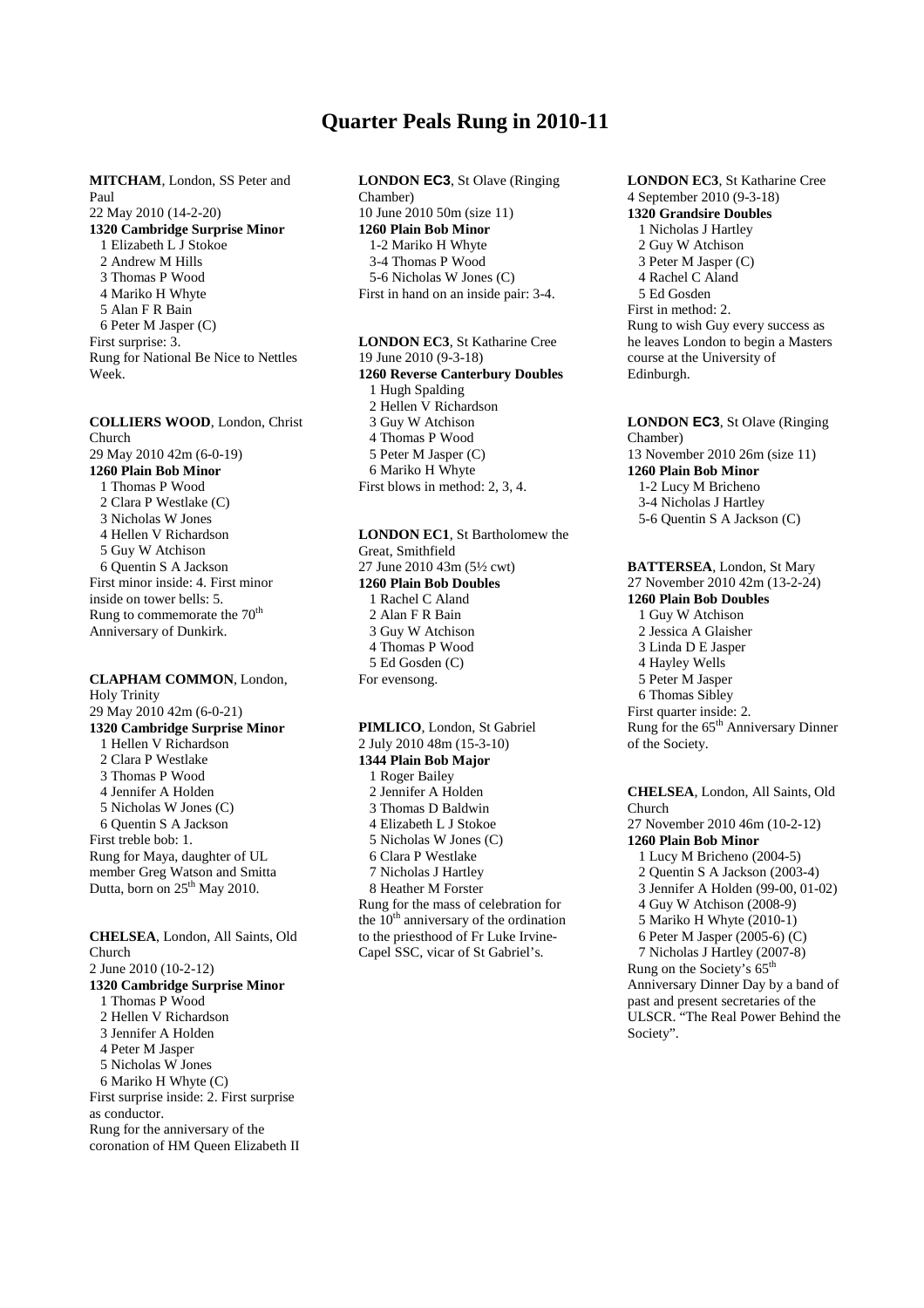**WESTMINSTER**, London WC2, St Clement Danes 12 December 2010 44m (21-1-23) **1250 Cambridge Surprise Major**  1 Charles W G Herriott (C) 2 Clara P Westlake 3 Hellen V Richardson 4 Thomas P Wood 5 Mariko H Whyte 6 Peter M Jasper 7 Andrew M Hills 8 Quentin S A Jackson First of surprise major: 3. A graduation compliment to Jess Glaisher, graduating from the Central School of Speech and Drama on Monday 13<sup>th</sup> December.

**HOLWELL**, Dorset, St Laurence 29 December 2010 (14-3-0) **1260 Doubles**  (4 methods: 480 Plain Bob and Reverse Canterbury; 240 Stedman; 60 Grandsire) 1 Thomas P Wood 2 Canna Whyte 3 Mariko H Whyte (C) 4 Guy W Atchison 5 Peter M Jasper First for a university bellringing society: 2. Most methods as conductor. Rung for Christmas wearing cracker hats!

**BERMONDSEY**, London, St James 14 January 2011 (14-1-15) **1320 Beverley Surprise Minor**  1 Sophie Middleton 2 Hellen V Richardson 3 Mariko H Whyte 4 Thomas P Wood 5 Jennifer A Holden 6 Peter M Jasper (C) First for society and of treble bob: 1. First in method: 2, 3, 4. First entirely in method:  $5. 100<sup>th</sup>$  for the society: 6. Rung in memory of Joyce Jasper, grandmother of the conductor, who died on 10<sup>th</sup> January 2011. **ISLINGTON**, London, St Mary the Virgin

22 January 2011 (16-1-21) **1320 Surfleet Surprise Minor**  1 Sophie Middleton 2 Jennifer A Holden 3 Mariko H Whyte 4 Hellen V Richardson 5 Thomas P Wood 6 Peter M Jasper (C) First in method: 3, 4, 5. First entirely in method: 2, 6.

**LONDON EC1**, St Bartholomew the Great, Smithfield 23 January 2011 40m (5½ cwt) **1260 Doubles**  (6 methods: 240 Plain Bob, Grandsire, April Day, St Martin's and St Simon's; 60 Stedman) 1 Hellen V Richardson 2 Andrew M Hills 3 Elizabeth L J Stokoe (C) 4 Thomas P Wood 5 Michael R Crockett First for the society: 5. Rung by an all undergraduate band.

**BUCKLAND**, Surrey, St Mary the Virgin 5 February 2011 (4-2-3) **1320 Ipswich Surprise Minor**  1 Helen E Richardson 2 Peter M Jasper 3 Hellen V Richardson 4 Thomas P Wood 5 Elizabeth L J Stokoe 6 Mariko H Whyte (C) First treble bob: 1. First in method: 3, 4, 6. First entirely in method: 2. Rung as a  $75<sup>th</sup>$  birthday compliment to Gill Beardwell, grandmother of 4<sup>th</sup>.

**BETCHWORTH**, Surrey, St Michael and All Angels 5 February 2011 (11-0-10) **1320 Norwich Surprise Minor**  1 Helen E Richardson 2 Elizabeth L J Stokoe (C) 3 Hellen V Richardson 4 Thomas P Wood 5 Mariko H Whyte 6 Peter M Jasper First in method: 2, 3, 4, 5.

**LEIGH**, Surrey, St Bartholomew 5 February 2011 (7-2-20) **1320 London Surprise Minor**  1 Helen E Richardson 2 Mariko H Whyte 3 Elizabeth L J Stokoe 4 Hellen V Richardson 5 Peter M Jasper (C) 6 Thomas P Wood First in method: 2, 3, 4, 6.  $250<sup>th</sup>$ quarter on tower bells: 5.

**WALWORTH**, London, St Peter 12 February 2011 38m (3-3-20) **1280 Superlative Surprise Major**  1 Geraldine R Forster 2 Michael R Crockett 3 Quentin S A Jackson 4 Helen M Herriott 5 Rupert H J Littlewood 6 Clara P Westlake 7 Fiona M Wheeler 8 Charles W G Herriott (C) Rung as part of UL Peal Weekend. **LONDON EC3**, St Olave, Hart Street 17 February 2011 (11-3-23) **1320 Durham Surprise Minor**  1 Nicholas W Jones 2 Hellen V Richardson 3 Mariko H Whyte 4 Thomas P Wood 5 Peter M Jasper 6 D Robert C Sworder (C) First in method: 2, 3, 4, 6. Rung for 52nd birthday of Michael and Christina Richardson, parents of 2.

**LONDON EC1**, St Bartholomew the Great, Smithfield 27 February 2011 41m (5½ cwt) **1260 Doubles**  (3 methods: 540 Stedman; 480 Plain Bob; 240 Grandsire) 1 Sarah Garlick 2 Thomas P Wood 3 Elizabeth L J Stokoe 4 Joanna Murphy 5 Peter M Jasper (C) First for the society: 1, 4. First on 5 bells: 4. For evensong.

**STEPNEY**, London, St George-inthe-East 12 March 2011 41m (6-0-9) **1320 Fawley Surprise Minor**  1 Andrew M Hills 2 Mariko H Whyte 3 Dominic D Meredith 4 Thomas P Wood 5 Peter M Jasper 6 Hellen V Richardson First in method for all. First as conductor. **KILBURN**, London, St Augustine 22 March 2011 52m (8-1-0) **1320 Eastwood Surprise Minor**  1 Margaret Peirce 2 Mariko H Whyte

3 Hellen V Richardson 4 Rupert H J Littlewood 5 Peter M Jasper 6 Thomas P Wood (C) First in method for all. First as conductor. Rung in celebration of the  $20<sup>th</sup>$ birthday of the conductor.

**LONDON EC3**, St Botolph Without Aldgate 14 May 2011 50m (25-0-7) **1260 Plain Bob Triples**  1 Sophie Middleton 2 Hellen V Richardson 3 Elizabeth L J Stokoe 4 Mariko H Whyte 5 Thomas P Wood 6 Nicholas J Hartley 7 Andrew M Hills (C) 8 Peter M Jasper First in method: 2. Rung prior to the UL AGM.